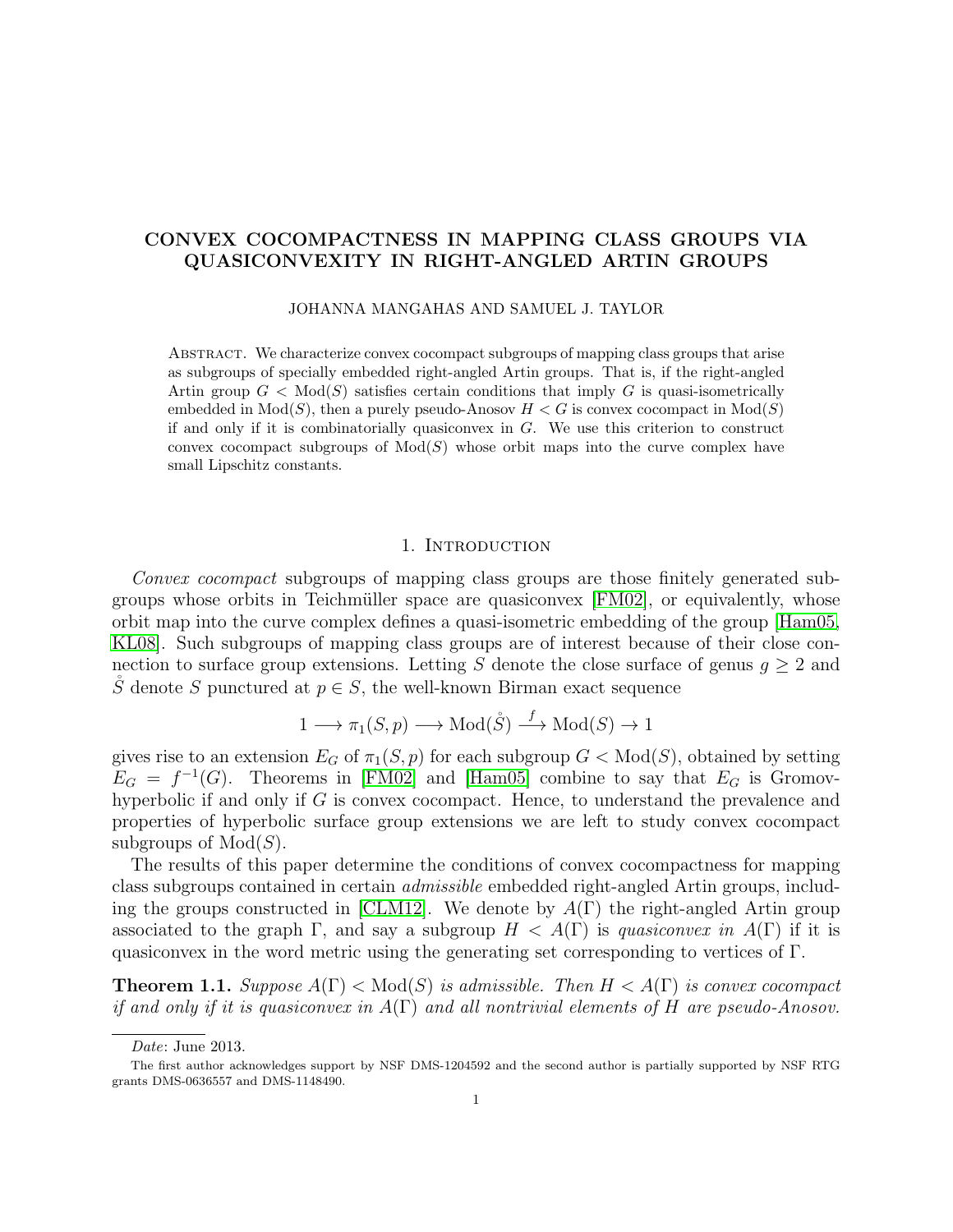As observed in [\[KL07\]](#page-28-4), the existence of a purely pseudo-Anosov subgroup  $H \leq Mod(S)$ that is not convex cocompact would imply that the extension  $E_H$  has a finite  $K(E_H, 1)$  and no Baumslag-Solitar subgroups but is not hyperbolic. A well-know conjecture attributed to Gromov asserts that such a group does not exist (see [\[KL07\]](#page-28-4) and [\[FM02\]](#page-28-0)). By Theorem [1.1](#page-0-0) an affirmative answer to the following questions would produce a counter-example to this conjecture.

Question 1.2. Does there exist an admissible embedding  $A(\Gamma) \hookrightarrow Mod(S)$  for which some non-quasiconvex  $H < A(\Gamma)$  is all-pseudo-Anosov?

The condition for convex cocompactness in Theorem [1.1](#page-0-0) comes as corollary to a stronger, constructive result. In this form, we are able to identify when  $H < A(\Gamma)$  is purely pseudo-Anosov by checking only finitely many mapping classes. Below,  $f(\Gamma, K)$  is a positive integer valued function depending only on  $\Gamma$  and a  $K \geq 0$ , and  $A(\Gamma)$ -length is word length in  $A(\Gamma)$ with respect to the generating set corresponding to vertices of Γ.

<span id="page-1-0"></span>**Theorem 1.3.** Suppose  $A(\Gamma) < Mod(S)$  is admissible and H is K-quasiconvex in  $\Gamma$ . Let  $L = f(\Gamma, K)$ . Then H is generated by words of  $A(\Gamma)$ -length less than L; if these are pseudo-Anosov, then H is convex cocompact.

In particular, Theorem [1.3](#page-1-0) provides flexible means to build explicit examples of convex cocompact subgroups of mapping class groups, distinguishing it from other constructions in the literature. See Section [7](#page-19-0) for some examples.

We briefly survey other methods of producing convex cocompact subgroups of mapping class groups. The simplest are free groups generated by sufficiently high powers of any finite family of independent pseudo-Anosov mapping classes [\[FM02\]](#page-28-0). Later, Min [\[Min08\]](#page-29-0) created virtually free examples isomorphic to  $G * H$  for arbitrary finite subgroups  $G, H < Mod(S)$ , by conjugating one of these groups by a sufficiently high power of a pseudo-Anosov. A third set of examples live in certain hyperbolic groups embedded in the mapping class group  $Mod(S)$ of a once-punctured surface S; these are the surface group extensions  $E_G$  described above. Generalizing [\[KLS09\]](#page-28-5), Dowdall, Kent, and Leininger prove that, when  $E_G$  is hyperbolic, its quasiconvex all-pseudo-Anosov subgroups are convex cocompact in  $Mod(S)$  [\[DKRL12\]](#page-28-6). The convex cocompact subgroups considered in this paper are most similar in spirit to these last examples, with  $E_G$  replaced by  $A(\Gamma)$  and cubical CAT(0) geometry playing a role similar to hyperbolicity. Here, the idea is to replace quasi-convex orbits in Teichmüller space with combinatorially quasiconvex orbits in  $S_{\Gamma}$ , the CAT(0) cube complex associated to  $A(\Gamma)$ .

To highlight a difference between the all-pseudo-Anosov free groups constructed by our method and earlier examples, we describe a family of convex cocompact subgroups of  $Mod(S_q)$ whose orbit maps into the curve complex have Lipschitz constants on the order of  $1/g$ . Let  $\mathcal{C}(S)$  denote the curve complex of S and  $\ell_S(f)$  the stable translation length of  $f \in Mod(S)$ in  $C(S)$  (see Section [2](#page-2-0) for definitions).

<span id="page-1-1"></span>**Theorem 1.4.** Let  $S_g$  be a surface of genus g for some  $g \geq 3$ . Then for any  $N \geq 1$  there exists a convex cocompact  $H = \langle w_1, \ldots w_N \rangle$   $<$  Mod $(S_q)$  with the following property: there is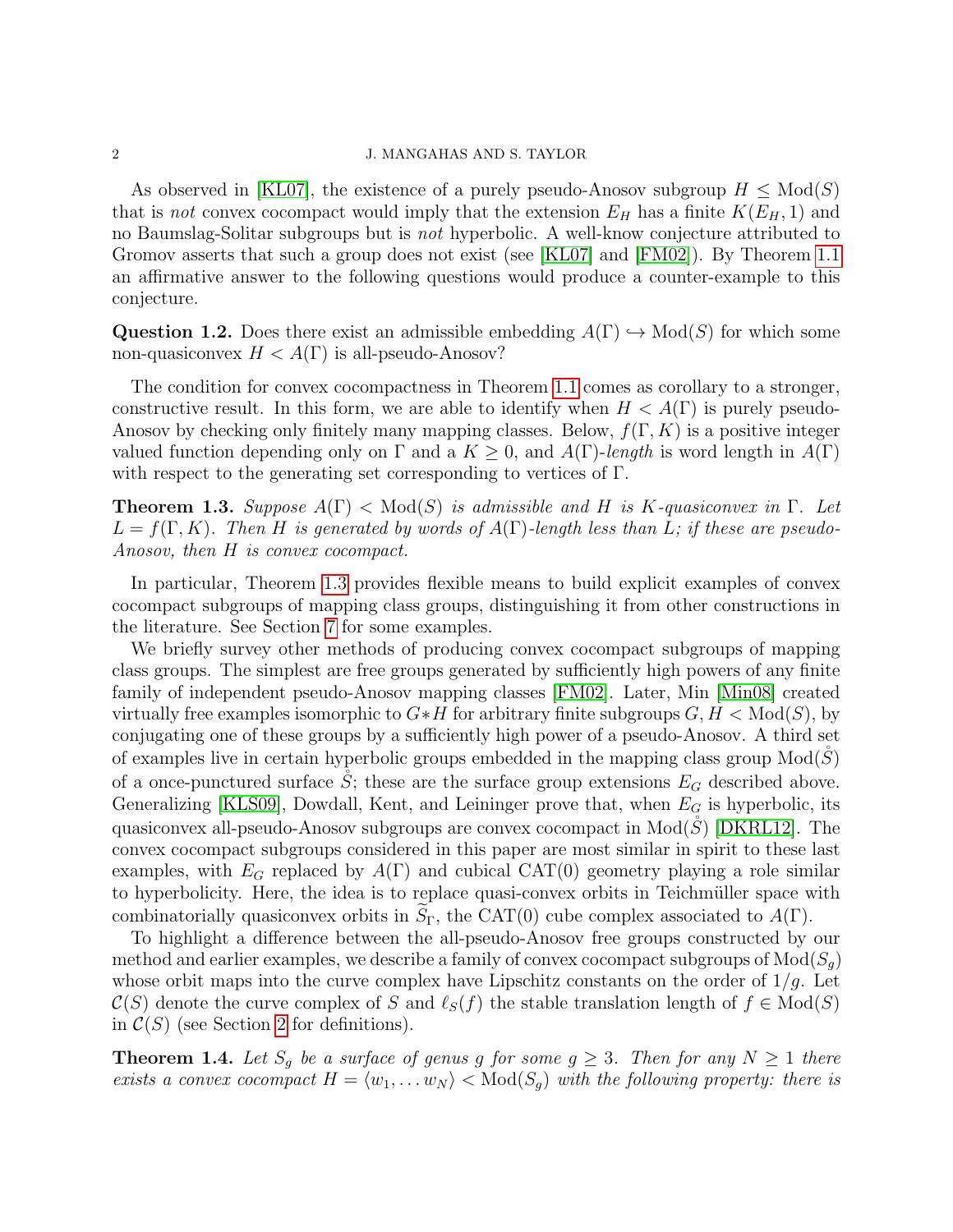an  $\alpha \in C^0(S_g)$  so that for any  $h \in H$ ,

$$
d_{\mathcal{C}(S_g)}(\alpha, h\alpha) \le |h|_H \cdot \frac{4}{g-1} + 2,
$$

where  $|.|_H$  denotes word length in H with the given generators. In particular,  $\ell_S(w_i) \leq \frac{4}{g_i}$  $g-1$ for each  $i = 1, \ldots, N$ .

The pseudo-Anosovs  $w_i$  appearing in Theorem [1.4](#page-1-1) are themselves gth powers. Since it is known that the minimum stable translation length in the curve complex is of order  $1/q^2$ [\[GT11\]](#page-28-7), it would be interesting to construct rank  $\geq 2$  convex cocompact subgroups whose orbit maps into the curve complex have Lipschitz constants on the order of  $1/g^2$ .

This paper is organized as follows: Section 2 contains background on surfaces and mapping class groups. Section 3 briefly reviews some cubical geometry and proves the main technical property of quasiconvex subgroups of right-angled Artin groups used in this paper. The definition of admissibility is then given in Section 4, where some properties of admissible homomorphisms from right-angled Artin groups into mapping class groups are established. The proof of Theorem [1.3](#page-1-0) is given in Section 5. Section 6 completes the proof of Theorem [1.1](#page-0-0) and Section 7 contains explicit constructions of convex cocompact mapping class subgroups. The paper concludes with Section 8, which proves Theorem [1.4.](#page-1-1)

Acknowledgments. We thank Centre de Recerca Matem`atica and the Polish Academy of Sciences for hosting both authors during parts of this research.

## 2. Surfaces and mapping classes

<span id="page-2-0"></span>2.1. Quasiconvexity and quasi-isometry. Let  $(X, d_X)$  and  $(Y, d_Y)$  be metric spaces. For constants  $K \geq 1$  and  $L \geq 0$ , a map  $f: X \to Y$  is a  $(K, L)$ -quasi-isometric embedding if for all  $x_1, x_2 \in X$ 

$$
\frac{d_X(x_1, x_2) - L}{K} \le d_Y(f(x_1), f(x_2)) \le K(d_X(x_1, x_2) + L).
$$

In addition, if every point in Y is within a bounded distance from the image  $f(X)$ , then f is a quasi-isometry and X and Y are said to be quasi-isometric. Where I is a subinterval of R or Z, we call a  $(K, L)$ -quasi-isometric embedding  $f : I \to Y$  a  $(K, L)$ -quasi-geodesic. If  $K = 1$  and  $L = 0$ , then  $f: I \to Y$  is a geodesic. We say Y is a geodesic metric space if for all  $y_1, y_2 \in Y$ , there is a a geodesic  $f : [a, b] \to Y$  with  $f(a) = y_1$  and  $f(b) = y_2$ . For example, giving unit length to each edge of a graph  $G$ , i.e. a 1-dimensional CW complex, turns G into a geodesic metric space by taking the induced path metric.

For convenience, we write K-quasigeodesic or K-quasi-isometric embedding to mean a  $(K, K)$ -quasigeodesic or  $(K, K)$ -quasi-isometric embedding respectively.

We say a subset X' of a geodesic metric space X is K-quasiconvex if for any  $x, y \in X'$ and any geodesic  $[x, y]$  between  $x, y$  in X,

$$
[x, y] \subset N_K(X').
$$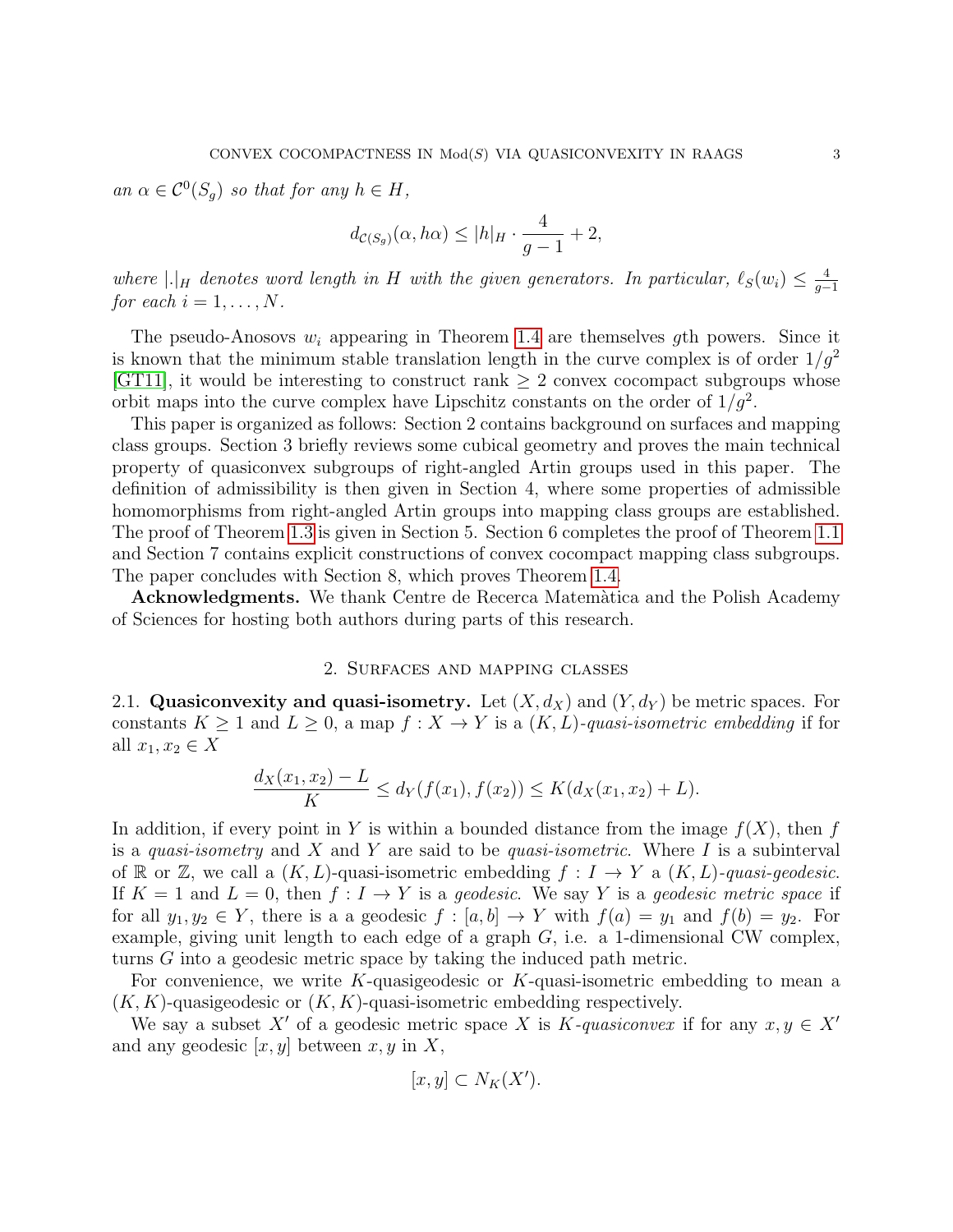We say  $X'$  is quasiconvex if it is K-quasiconvex for some K. When we speak of a quasiconvex subgroup  $H$  of a group  $G$ , we have fixed a word metric on  $G$  with respect to some finite generating set (changing generating sets can change which subgroups are quasiconvex). For  $CAT(0)$  cube complexes we additionally define *combinatorial quasiconvexity* in Section [3.2.](#page-9-0)

2.2. Surface topology basics. Here we recall some relevant information about surfaces. For additional details, we refer the reader to  $[MM00, FM12]$  $[MM00, FM12]$ . Fix a surface S of genus g with p punctures and b boundary components. The *complexity* of S is the quantity  $\xi(S)$  =  $3q-3+p+b$ . In this paper we will only consider surfaces with  $\xi(S) \geq 1$  and we will often not distinguish between boundary components and punctures of S. By a *subsurface* X of S, we mean a compact submanifold such that the homomorphism  $\pi_1 X \to \pi_1 S$  induced by inclusion is injective. Hence, all subsurfaces are assumed to be essential. The subsurface  $X \subset S$  is nonannular if X is not homeomorphic to an annulus. Denote by  $\Omega(S)$  the set of isotopy classes of nonannular subsurfaces of S. Although annuli play an important part in the analysis of [\[MM00\]](#page-29-1) and subsequence work, they are not considered in this paper. A curve  $\gamma$  in S is an essential, simple loop in S, i.e. the image of a  $\pi_1$ -injective embedding of the circle into S. Recall that  $\gamma$  is *essential* if it is homtopically nontrivial and not parallel to a boundary component or puncture. As is standard in the subject, we often do not distinguish between a curve and its isotopy class or a subsurface and its isotopy class.

The curve complex  $\mathcal{C}(S)$  of the surface S is the graph with vertex set the collection of isotopy classes of curves in S. Vertices v and w are joined by an edge in  $\mathcal{C}(S)$  if v and w have disjoint representatives in S. When S has complexity 1, that is when S is a once-punctured torus or a four-times punctured sphere, this definition produces a graph without edges and so is modified as follows: the vertices of  $\mathcal{C}(S)$  are unchanged, but two vertices are joined by an edge if the corresponding curves have the minimal number of intersections among pairs of curves on S. Hence, curves on the once-punctured surface intersecting once are joined by an edge, as are curves intersecting twice on the four-times punctured sphere. With this definition, if S has complexity 1 then  $\mathcal{C}(S)$  is the standard Farey graph. In general, we consider  $\mathcal{C}(S)$  with its standard graph metric where each edge is assigned unit length. In Section [2.3](#page-5-0) we describe the action of  $Mod(S)$  on  $\mathcal{C}(S)$  by isometry. The foundational result in the study of the coarse geometry of the mapping class group is the following:

# **Theorem 2.1.** [\[MM99\]](#page-29-2) For S with  $\xi(S) \geq 1$ ,  $C(S)$  is Gromov hyperbolic.

Recall that a geodesic metric space is Gromov hyperbolic if there exists a  $\delta \geq 0$  so that for any points  $x, y, z$  and geodesics  $[x, y], [y, z]$  and  $[z, x]$  between the three points,

$$
[x, y] \subset N_{\delta}([y, z] \cup [z, x])
$$

where  $N_{\delta}$  denotes a  $\delta$ -neighborhood in  $\mathcal{C}(S)$ .

A pants decomposition P of S is a maximal collection of pairwise connected vertices of  $\mathcal{C}(S)$ , or in terms of the surface, a maximal collection of isotopy classes of pairwise disjoint curves in S. A marking  $\mu$  of S is a pants decomposition  $P = \{\gamma_1, \ldots, \gamma_{\xi(S)}\}$  with the following additional structure: for each  $\gamma_i \in P$  there is a corresponding curve  $\beta_i$  contained in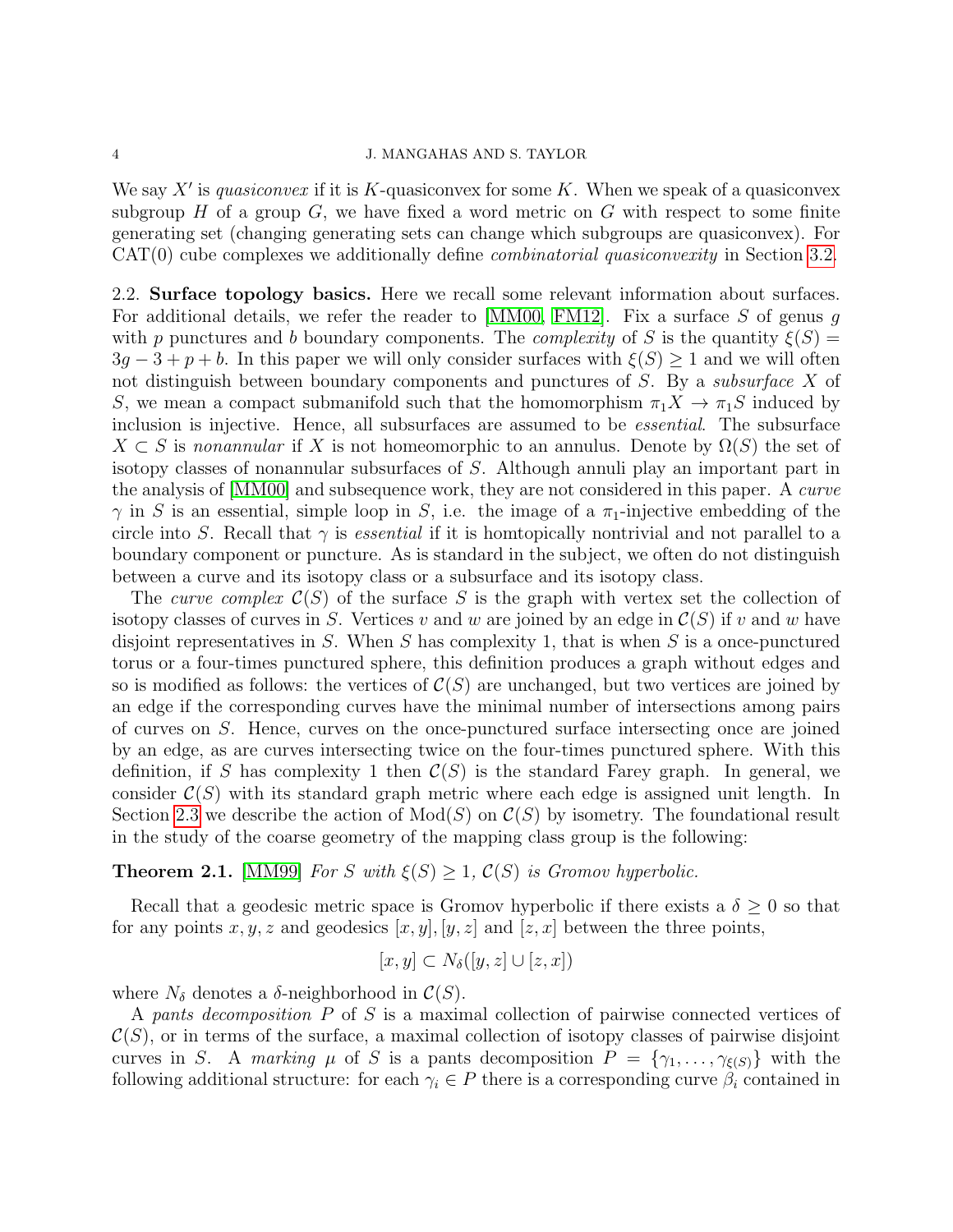$S \setminus (P \setminus \gamma_i)$  that intersects  $\gamma_i$  in the minimal possible number of times. In other words, if X is the complexity 1 component of  $S \setminus (P \setminus \gamma_i)$  then  $\beta_i$  is any adjacent curve to  $\gamma_i$  in  $\mathcal{C}(X)$ . Then  $\mu = \{(\gamma_1, \beta_1), \ldots, (\gamma_{\xi(S)}, \beta_{\xi(S)})\}$  is a marking of S. The underlying pants decomposition of the marking  $\mu$  is called the *base* of  $\mu$  and is denoted base( $\mu$ ). In the terminology of [\[MM00\]](#page-29-1), what we have described is a complete clean marking of S and in this reference the authors construct the marking complex  $\mathcal{M}(S)$  whose vertices are markings of S and edges are determined by certain elementary moves on markings. The details will not be reviewed here; however, it suffices for us to recall that  $\mathcal{M}(S)$  is a locally finite, connected graph and the natural action of  $Mod(S)$  is proper and cocompact. Hence, by the Svarc-Milnor lemma,  $\mathcal{M}(S)$  is quasi-isometric to  $Mod(S)$ . Again, see [\[MM00\]](#page-29-1) for details.

For a curve  $\gamma$  and a nonannular subsurface X of S we define the *subsurface projection* of  $\gamma$  to X, denoted  $\pi_X(\gamma)$ , as follows: first realize  $\gamma$  and  $\partial X$  with minimal intersection, for example by taking geodesic representatives in some hyperbolic metric on S. If  $\gamma$  does not intersect  $\partial X$  then either  $\gamma \subset X$ , in which case we set  $\pi_X(\gamma) = {\gamma}$ , or  $\gamma$  does not intersect X and  $\pi_X(\gamma)$  is the empty set. Otherwise,  $\gamma \cap X = {\gamma_1, \ldots, \gamma_k}$  is an nonempty collection of essential arcs in X and  $\pi_X(\gamma)$  is the subset of  $\mathcal{C}(X)$  whose elements are isotopic to the boundary of a regular neighborhood of the union of  $\partial X$  and  $\gamma_i$  for some  $1 \leq i \leq k$ . In other words, the curves of  $\pi_X(\gamma)$  arise from performing surgery along  $\partial X$  to the arcs of  $\gamma \cap \partial X$ . This gives a subset of  $\mathcal{C}(X)$  with  $\text{diam}_X(\pi_X(\gamma)) \leq 3$ , where  $\text{diam}_X$  denotes the diameter of a collection of vertices in  $\mathcal{C}(X)$ . Observe that if  $\pi_X(\gamma) = \emptyset$  then  $\gamma \in N_1(\partial X)$ . When  $\pi_X(\gamma) \neq \emptyset$ , then we say that  $\gamma$  cuts X; otherwise  $\gamma$  misses X.

The following result of Masur-Minsky gives control over the projection of a geodesic in the curve complex to the curve complex of a subsurface. Its main application in this paper is to force curve complex geodesics to run though prescribed regions of  $\mathcal{C}(S)$  thereby guaranteeing a definite length.

<span id="page-4-0"></span>Theorem 2.2 (Bounded Geodesic Image Theorem [\[MM00\]](#page-29-1)). Given S as above, there is  $K_{BGI} \geq 0$  so that if g is a geodesic in  $\mathcal{C}(S)$  and Y is a subsurface of S with  $\text{diam}_Y(g) \geq K_{BGI}$ then there is a vertex  $\alpha$  of g with  $\pi_X(\alpha) = \emptyset$ .

We can also project markings to the curve complex of a subsurface. For a marking  $\mu$  and (nonannular) subsurface X the projection of  $\mu$  to  $\mathcal{C}(X)$  is defined as

$$
\pi_X(\mu) = \cup_{\gamma \in \text{base}(\mu)} \pi_X(\gamma).
$$

For  $\alpha$ ,  $\beta$  either curves or markings, we set

$$
d_X(\alpha, \beta) = \text{diam}_{\mathcal{C}(X)}(\pi_X(\alpha) \cup \pi_X(\beta)),
$$

when defined. With this notation, it is well known that the projection from the marking complex to the curve complex of a subsurface is coarsely 4-Lipschitz.

Given connected, non-isotopic, proper subsurfaces X and Y of S, there are three possibilities for their relative position in  $S$  and these possibilities are captured by subsurface projections. If X and Y are disjoint, then  $\pi_X(\partial Y) = \emptyset = \pi_Y(\partial X)$ . X and Y are nested if, up to switching X and Y,  $X \subset Y$  up to isotopy in which case  $\pi_Y(\partial X) \neq \emptyset$  but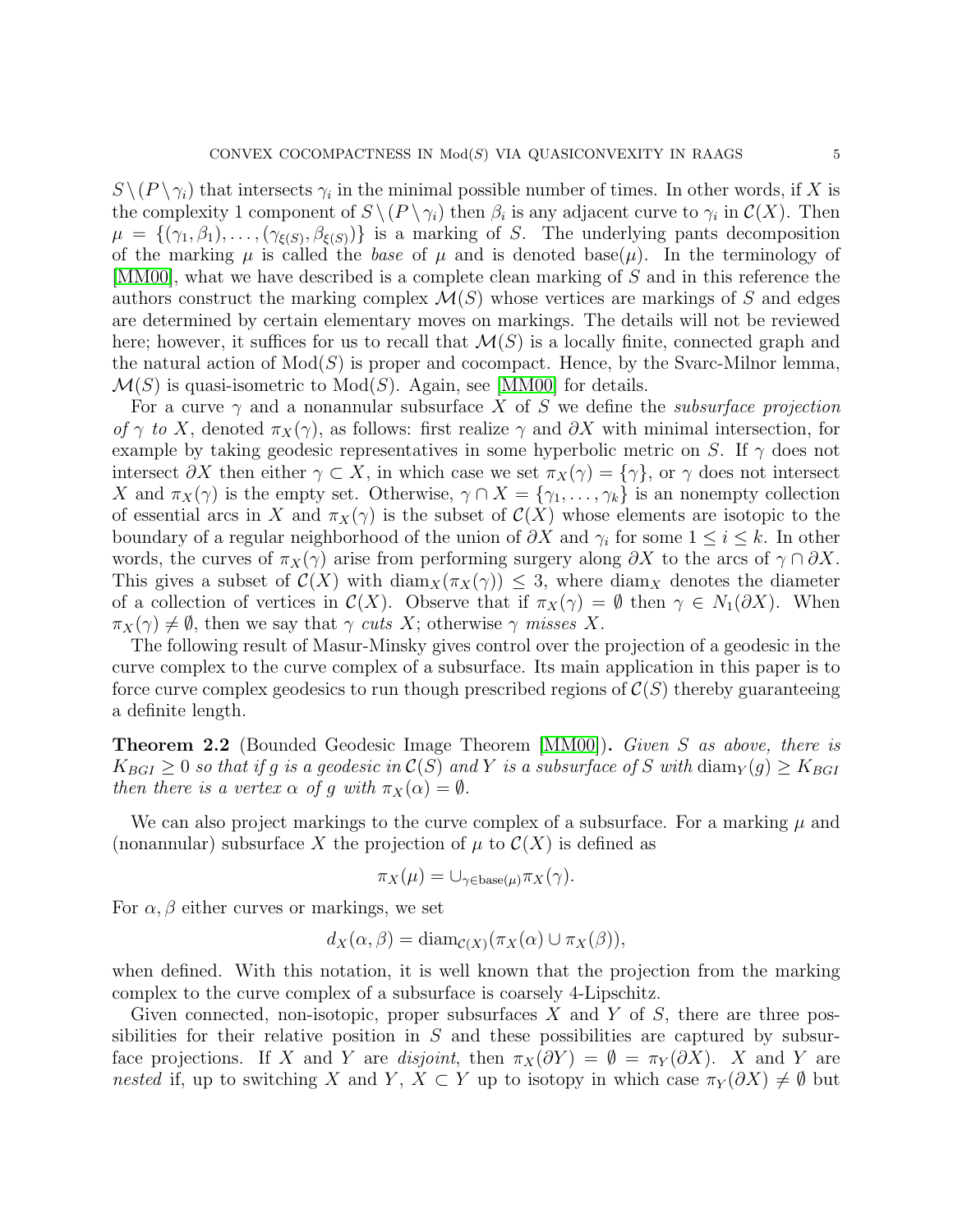$\pi_X(\partial Y) = \emptyset$ . Finally, if X and Y are neither disjoint nor nested, then X and Y overlap and  $\pi_X(\partial Y) \neq \emptyset \neq \pi_Y(\partial X)$ . We use the notation X  $\pitchfork Y$  to denote that X and Y overlap. A collection  $X = \{X_1, \ldots, X_n\}$  of nonannular proper subsurfaces of S is cleanly embedded if whenever two subsurface in the collection intersect essentially they overlap, i.e.

$$
X_i \cap X_j \neq \emptyset \implies X_i \pitchfork X_j \quad \text{for } i \neq j.
$$

In this case, we can consider the associated *coincidence graph*  $\Gamma_{\mathbb{X}}$  whose vertices are labeled  $v_1, \ldots, v_n$  in correspondence to the subsurfaces of X and  $v_i$  is joined by an edge to  $v_j$  if and only if  $X_i \cap X_j = \emptyset$ . See, for example, Figure [1.](#page-5-1) In general, a collection of subsurfaces  $\{X_1,\ldots,X_n\}$  fills the surface S if for any curve  $\gamma$ , there is an i such that  $\pi_{X_i}(\gamma) \neq \emptyset$ . That is, there is a subsurface  $X_i$  in the collection that is cut by  $\gamma$ .



<span id="page-5-1"></span>FIGURE 1. Cleanly embedded subsurfaces with coincidence graph

<span id="page-5-0"></span>2.3. Mapping class group basics. The mapping class group of the surface  $S$  is the group of isotopy classes of orientation preserving homeomorphisms of S and is denoted  $Mod(S)$ . For a nonannular subsurface X and  $f \in Mod(S)$ , if f has a representative homeomorphism that is the identity outside of X then f is said to be *supported* on X. The mapping classes supported on X are precisely those mapping classes in the image of the natural map  $Mod(X) \to Mod(S)$ (see [\[FM12\]](#page-28-8) for details). f is fully supported on X if f is supported on X and the restriction of f to X, denoted  $f_X$ , is pseudo-Anosov. Recall that  $g \in Mod(X)$  is pseudo-Anosov if no positive power of g fixes an isotopy class of curve in  $X$ . See [\[FLP79\]](#page-28-9) for the standard definition of pseudo-Anosov and the equivalence to the definition given here. There is a natural action of  $Mod(S)$  on the curve complex  $\mathcal{C}(S)$  obtained by extending the action of  $Mod(S)$  on isotopy classes of curves.

For  $f \in Mod(S)$ , define the *(stable) translation length* of f on  $\mathcal{C}(S)$  as follows:

$$
\ell_S(f) = \lim_{n \to \infty} \frac{d_S(\alpha, f^n(\alpha))}{n}
$$

.

where  $\alpha$  is any vertex in  $\mathcal{C}^0(S)$ . It is a standard exercise to verify that this limit exists and is independent of  $\alpha$ , and that  $\ell_S(f^n) = n \cdot \ell_S(f)$ . In [\[MM99\]](#page-29-2), it is shown that if  $f \in Mod(S)$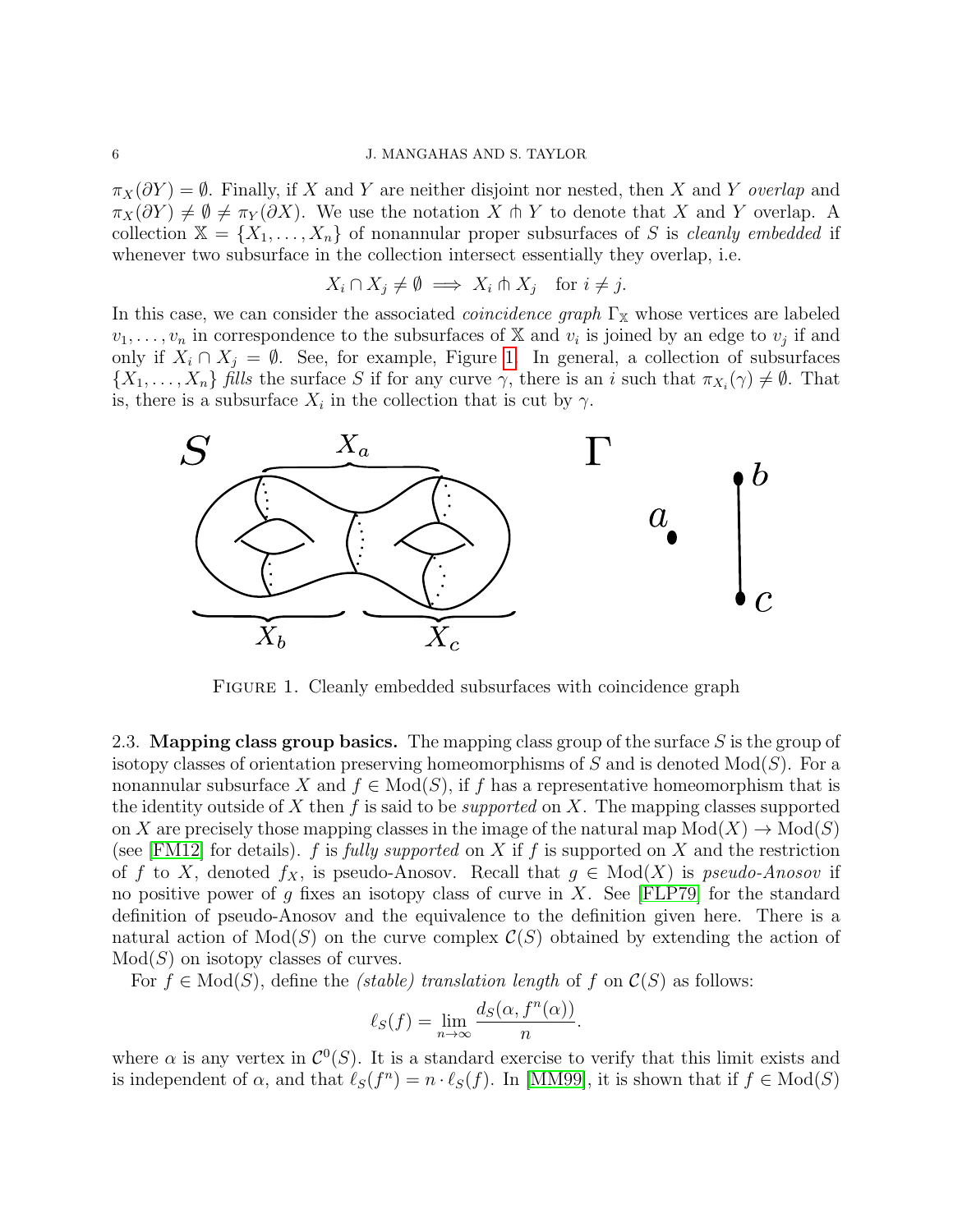is pseudo-Anosov then  $\ell_S(f) \geq c > 0$ , where c depends only on the topology of S. This implies that if f is fully supported on the subsurface X then  $\ell_X(f) := \ell_X(f_X) > 0$ . For more discussion on translation length see Section [8.](#page-21-0)

Finally, recall that the Teichmüller space of S, denoted  $\mathcal{T}(S)$ , is the space of marked hyperbolic structures on the surface S. We will consider  $\mathcal{T}(S)$  with its Teichmüller metric  $d_{\mathcal{T}}$  and refer the reader to [\[FM12\]](#page-28-8) for precise definitions and basic properties, including details about the action of  $Mod(S)$  on  $\mathcal{T}(S)$  by isometries. With this background at hand, we define the subgroups of the mapping class group that are of interest in this paper.

**Definition 1.** Let S be a surface with  $\xi(S) \geq 1$  and H be a finitely generated subgroup of Mod(S). Then H is convex cocompact if for some  $\mathcal{X} \in \mathcal{T}(S)$  the orbit  $H \cdot \mathcal{X}$  is quasiconex  $(with$  respect to the Teichmüller metric).

Farb and Mosher introduced convex cocompact subgroups of mapping class groups in [\[FM02\]](#page-28-0), confirmed that the definition does not depend on the basepoint  $\mathcal{X}$ , and proved its equivalence to a detailed condition requiring both hyperbolicity of the subgroup and its wellbehaved, cocompact action on a "weak" convex hull in  $\mathcal{T}(S)$ , justifying the analogy with convex cocompact Kleinian groups. Of particular relevance to this paper is the following characterization of convex cocompact subgroups of mapping class groups:

**Theorem 2.3.** [\[KL08,](#page-28-2) [Ham05\]](#page-28-1) Let S be a surface with  $\xi(S) \geq 1$  and H be a finitely generated subgroup of  $Mod(S)$ . Then H is convex cocompact if and only if for some (any)  $\alpha \in C^0(S)$ the orbit map

$$
H \to \mathcal{C}(S)
$$

given by  $h \mapsto h \cdot \alpha$  is a quasi-isometric embedding.

Using this characterization, it is immediate that if H is convex cocompact then any  $h \in H$ with infinite order is pseudo-Anosov.

2.4. A partial order on subsurfaces. We recall the partial order on connected subsurfaces described in [\[CLM12\]](#page-28-3). The origins of this ordering can be found in [\[MM00,](#page-29-1) [BKMM12\]](#page-28-10). Fix markings  $\mu, \mu'$  and fix  $K \geq 20$ . Define  $\Omega(K, \mu, \mu') = \{ Y \subset S : d_Y(\mu, \mu') \geq K \}$ . Recall that connected subsurfaces  $X, Y$  *overlap* if X and Y intersect essentially and one cannot be isotoped to be contained in the other. This is equivalent to the condition that both  $\pi_Y(\partial X)$ and  $\pi_X(\partial Y)$  are not empty. Define the relation  $X \prec Y$  to mean X and Y overlap and

$$
d_X(\mu, \partial Y) \ge 10.
$$

The following properties of  $\prec$  are verified in [\[CLM12\]](#page-28-3).

<span id="page-6-0"></span>**Lemma 2.4.** Let  $K \geq 20$  and choose  $X, Y \in \Omega(K, \mu, \mu')$  that overlap. Then X and Y are ordered and the following are equivalent

 $(1)$   $X \prec Y$ (2)  $d_X(\mu, \partial Y) \geq 10$ (3)  $d_X(\mu, \partial Y) \geq K - 4$ (4)  $d_X(\mu', \partial Y) \leq 4$ (5)  $d_Y(\mu', \partial X) \geq 10$ (6)  $d_Y(\mu', \partial X) \geq K - 4$  $(7) d_Y(\mu, \partial X) \leq 4$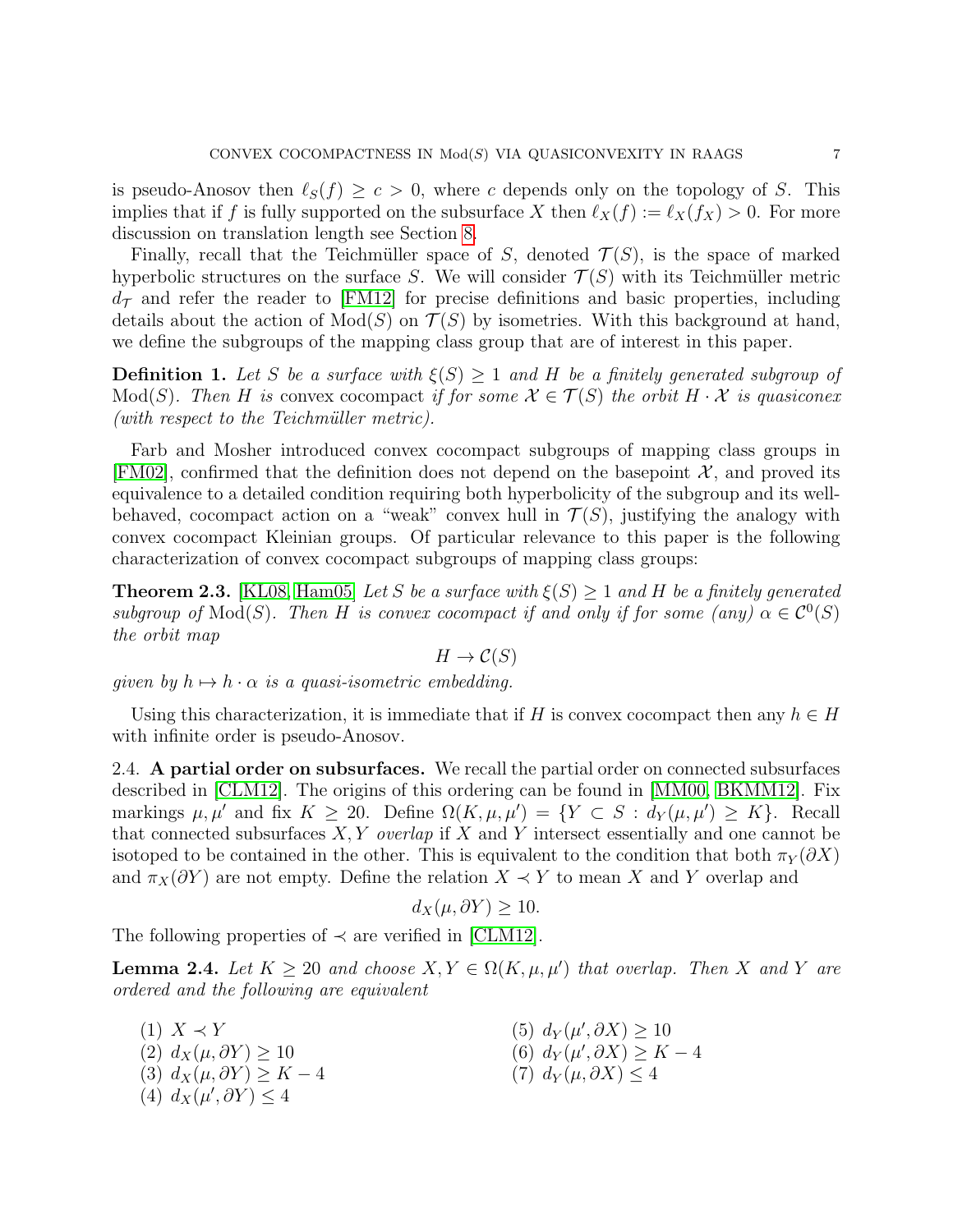Moreover,  $\prec$  is a strict partial order on  $\Omega(K, \mu, \mu')$ .

The following observation will be used in combination with the Bounded Geodesic Image Theorem (Theorem [2.2\)](#page-4-0) to show when large subsurface projections combine to build up distance in the curve complex.

<span id="page-7-0"></span>**Lemma 2.5.** If  $K \geq 20$ ,  $X, Y, Z \in \Omega(K, \mu, \mu')$ , and  $X \prec Y \prec Z$ , then any curve disjoint from both  $X$  and  $Z$  is also disjoint from  $Y$ .

*Proof.* Suppose  $\gamma$  is disjoint from both X and Z but it intersects Y. Because both X and Z are ordered with Y, they overlap with Y. So we have that  $d_Y(\partial X, \gamma), d_Y(\gamma, \partial Z) \leq 2$ . Then

$$
K \le d_Y(\mu, \mu') \le d_Y(\mu, \partial X) + d_Y(\partial X, \gamma) + d_Y(\gamma, \partial Z) + d_Y(\partial Z, \mu')
$$
  
 
$$
\le 4 + 2 + 2 + 4 = 12
$$

using Lemma [2.4.](#page-6-0) This contradicts  $K \geq 20$ .

# 3. Right-angled Artin groups

<span id="page-7-1"></span>3.1. **RAAGs and normal forms.** Let  $\Gamma$  be a simplicial graph with vertex set  $V(\Gamma)$  =  $\{v_1,\ldots,v_n\}$  and edge set  $E(\Gamma) \subset V(\Gamma) \times V(\Gamma)$ . The right-angled Artin group,  $A(\Gamma)$ , associated to  $\Gamma$  is the group presented by

$$
\langle v_i \in V(\Gamma) : [v_i, v_j] = 1 \iff (v_i, v_j) \in E(\Gamma) \rangle.
$$

The  $v_i$  will be referred to as the *standard generators* of  $A(\Gamma)$ . Note that if  $\Gamma$  is the graph with *n* vertices and no edges then  $A(\Gamma) = \mathbb{F}_n$ . At the other extreme, if  $\Gamma$  is the complete graph of *n* vertices then  $\tilde{A}(\Gamma) = \mathbb{Z}^n$ . Because of this,  $A(\Gamma)$  is often said to "interpolate" between free and free abelian groups. Although they are simple to define, right-angled Artin groups have been at the center of major recent developments in geometric group theory and low-dimensional topology.

In this section, we briefly recall a normal form for elements of a right-angled Artin group. For details see Section 4 of [\[CLM12\]](#page-28-3) and the references provided there. Fix a word  $w =$  $x_1^{e_1} \ldots x_k^{e_k}$  in the vertex generators of  $A(\Gamma)$ , with  $x_i \in \{v_1, \ldots, v_n\}$  for each  $i = 1, \ldots, k$ . Each  $x_i^{e_i}$  together with its index, which serves to distinguish between duplicate occurrences of the same generator, is a *syllable* of the word w. Let  $syl(w)$  denote the set of syllables for the word w. We consider the following 3 moves that can be applied to w without altering the element in  $A(\Gamma)$  it represents:

- (1) If  $e_i = 0$ , then remove the syllable  $x_i^{e_i}$ .
- (2) If  $x_i = x_{i+1}$  as vertex generators, then replace  $x_i^{e_i} x_{i+1}^{e_{i+1}}$  with  $x_i^{e_i+e_{i+1}}$  $\frac{e_i+e_{i+1}}{i}$  .
- (3) If the vertex generators  $x_i$  and  $x_{i+1}$  commute, then replace  $x_i^{e_i}x_{i+1}^{e_{i+1}}$  with  $x_{i+1}^{e_{i+1}}x_i^{e_i}$ .

For  $\sigma \in A(\Gamma)$ , set  $\text{Min}(\sigma)$  equal to the set of words in the standard generators of  $A(\Gamma)$ that have the fewest syllables among words representing  $\sigma$ . We refers to words in  $\text{Min}(\sigma)$  as normal representatives of  $\sigma$ . We also refer to a word in the standard generators as normal if it is normal for the element of  $A(\Gamma)$  that it represents. Hermiller and Meiler showed in [\[HM95\]](#page-28-11) that any word representing  $\sigma$  can be brought to any word in Min( $\sigma$ ) by application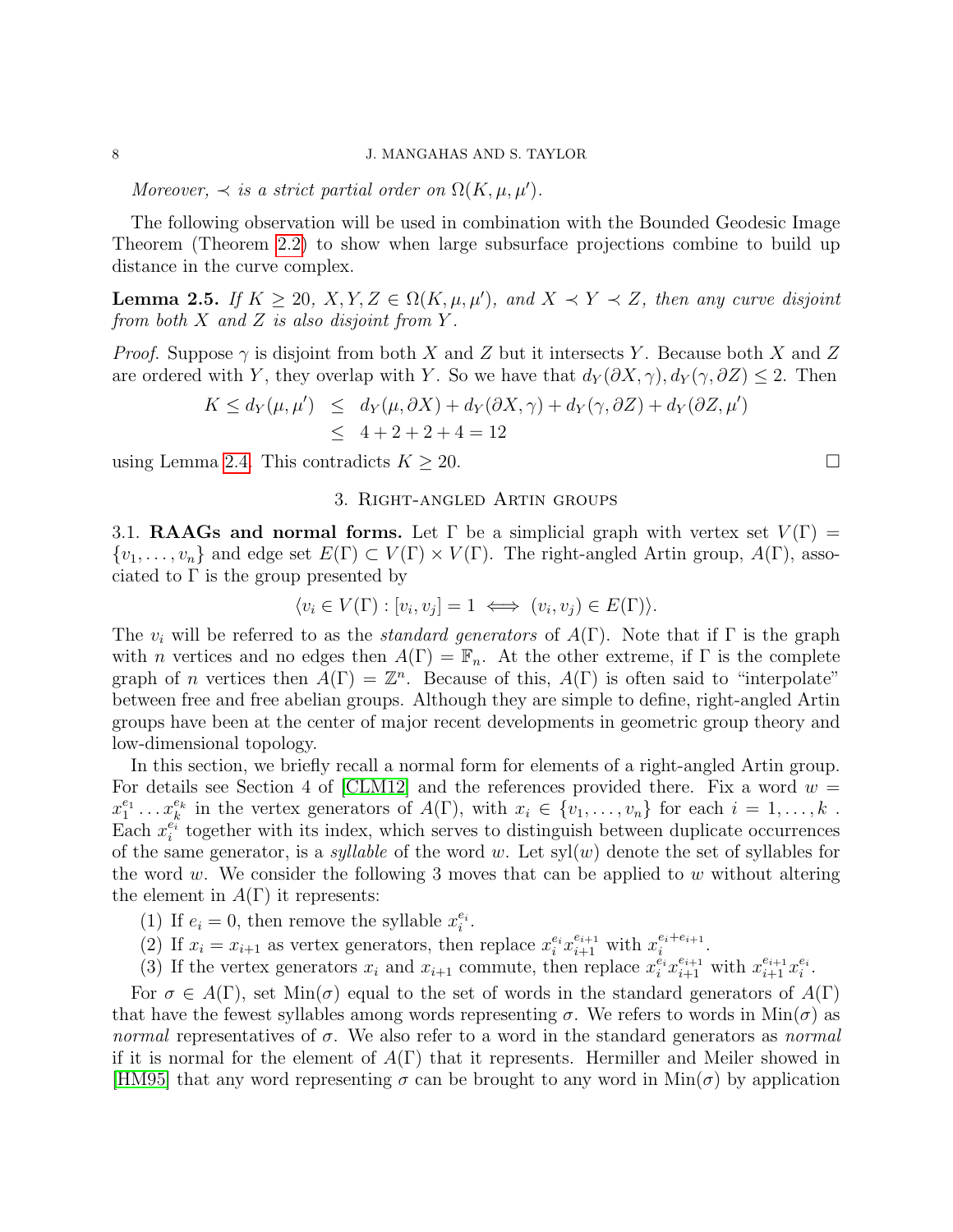of the three moves above. Since these moves increase neither word nor syllable length, we see that words in  $\text{Min}(\sigma)$  are also minimal length with respect to the standard generators, and that any two words in  $Min(\sigma)$  differ by repeated application of move (3) only. For normal words w, w', we will occasionally use the notation  $w \sim w'$  to denote that w and w' differ by a repeated application of move (3). In other words,  $w \sim w'$  if and only if there is a  $\sigma \in A(\Gamma)$ with  $w, w' \in \text{Min}(\sigma)$ . It is verified in [\[CLM12\]](#page-28-3) that for any  $\sigma \in A(\Gamma)$  and  $w, w' \in \text{Min}(\sigma)$ there is a natural bijection between  $syl(w)$  and  $syl(w')$ , which extends the obvious bijection between normal form words differing by a single application of move (3). Thus we define, for  $\sigma \in A(\Gamma)$ , syl $(\sigma) := \text{svl}(w)$  using any  $w \in \text{Min}(\sigma)$ . This permits us to define, for each  $\sigma \in A(\Gamma)$ , a strict partial order  $\prec$  on the set syl( $\sigma$ ) by setting  $x_i^{e_i} \prec x_j^{e_j}$  $j \atop j$  if and only if for every  $w \in \text{Min}(\sigma)$  the syllable  $x_i^{e_i}$  appears to the left of  $x_j^{e_j}$  $j^{e_j}$  in the spelling of w.

One can imagine that the generators and their inverses correspond to directions in the Cayley graph. For example, the standard Cayley graphs for either  $F_2 = \langle a, b \rangle$  or  $\mathbb{Z}^2 =$  $\langle a, b | ab = ba \rangle$  have four directions; typically a and  $a^{-1}$  correspond to east and west respectively, while b and  $b^{-1}$  point north and south. A word in normal form represents a geodesic path that also minimizes changes in direction.

**Example 1.** Take  $\Gamma$  to be the graph with vertex set  $\{a, b, c, d\}$  and edge set  $\{(a, b), (b, c), (c, d)\}$ and consider the word  $w = acbd$ . We see that w is in normal form and is equivalent through move  $(3)$  to the words *abcd*, *bacd*, *abdc*, and *badc*. Hence, the only ordered syllables of w are  $a \prec c, a \prec d$ , and  $b \prec d$ .

Our first lemma states immediate properties of our partial order and normal forms. We use this lemma without mention, in particular to prove a second, more technical lemma critical to our proof of the main theorem.

<span id="page-8-0"></span>Lemma 3.1. Subwords of normal words are themselves normal words. Unordered syllables of a normal word correspond to generators that commute.

<span id="page-8-1"></span>**Lemma 3.2.** Suppose w is a normal word containing distinct, unordered syllables  $p, q \in$  $\text{syl}(w)$  separated by the subword M. That is, up to switching p and q,

$$
w = x_1^{e_1} \cdots x_k^{e_k}
$$
  $p = x_i^{e_i}$   $q = x_j^{e_j}$   $M = x_{i+1}^{e_{i+1}} \cdots x_{j-1}^{e_{j-1}},$ 

so  $pMq$  is the smallest subword of w containing p and q. Then M has normal representative  $M' = LR$  where L and R are (possibly empty) subwords commuting with p and q respectively.

*Proof.* We induct on the syllable length of  $M$ . The claim is vacuous if  $M$  is the empty word. If M non-empty, observe that each syllable of M is ordered with at most one of p and q, since p and q are not ordered. Find the first syllable in M from the left which is ordered with p. If no such syllable exists then the claim is true for  $M = L$  and R empty. Otherwise, call this syllable s and observe that s and  $q$  are not ordered and therefore commute. Furthermore,  $pMq = pL_1sM_1q$  where  $L_1$  commutes with p by construction. Inductively,  $M_1$  has normal representative  $L_2R_2$  where  $L_2$  commutes with s and  $R_2$  commutes with q. Thus  $pMq$  has normal representative  $L_1pL_2qsR_2$  got by a repeated application of move (3). Inductively,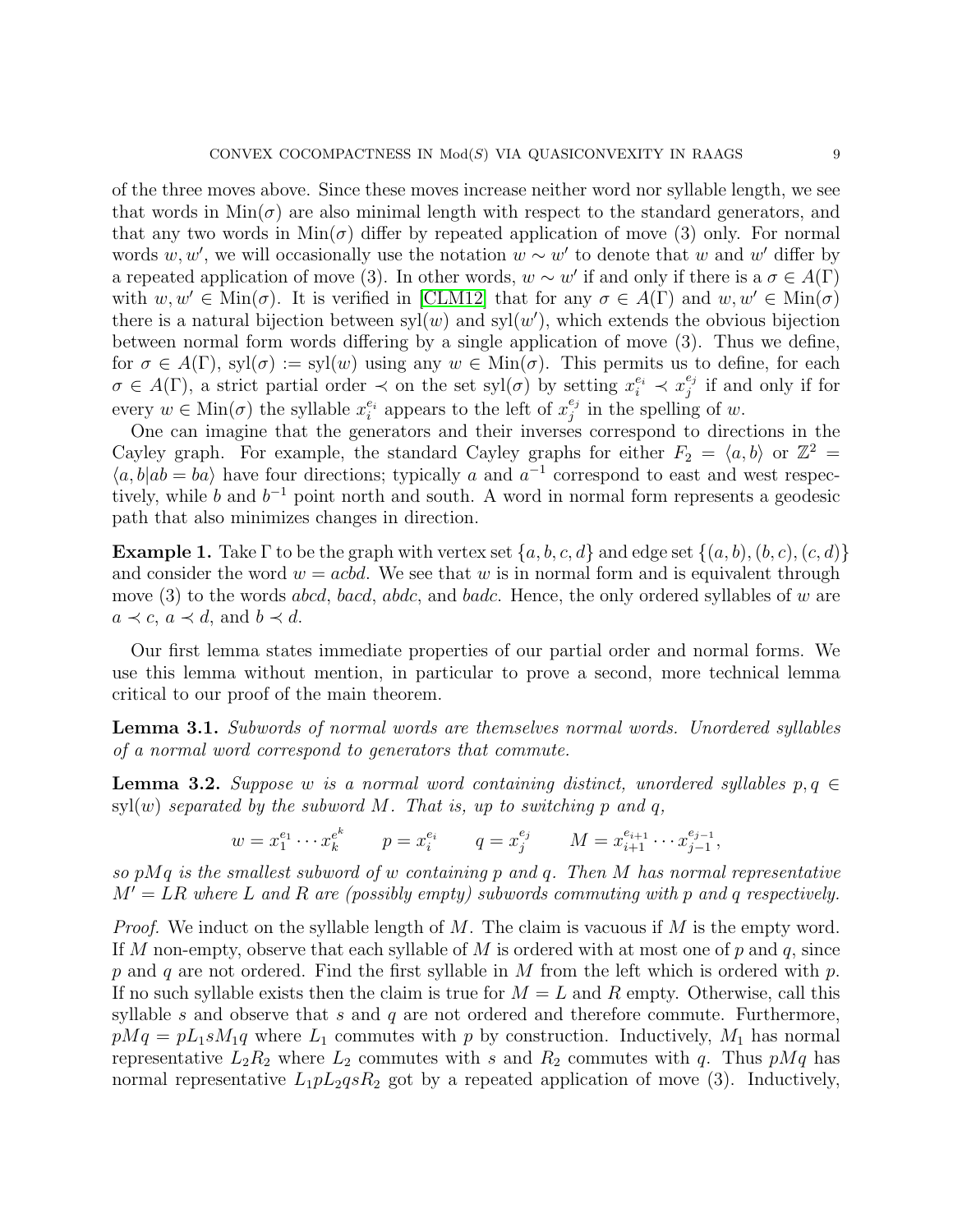$L_2 = L_3 R_3$  where p commutes with  $L_3$  and q commutes with  $R_3$ . We have shown that the word M has normal representatives

$$
M \sim L_1 s M_1 \sim L_1 s L_2 R_2 \sim L_1 L_2 s R_2 \sim L_1 L_3 \cdot R_3 s R_2
$$

where  $L = L_1 L_3$  commutes with p and  $R = R_3 s R_2$  commutes with q.

<span id="page-9-0"></span>3.2. Cubical geometry. In this section we briefly review some geometry of non-positively curved cube complexes, which we use throughout the paper. Good references for this material are [\[BH09,](#page-28-12) [HW08,](#page-28-13) [Hag08\]](#page-28-14). First, recall that a simplicial complex is a flag complex if any  $n+1$  pairwise adjacent vertices span an n-simplex. A subcomplex X of a simplicial complex Y is a full subcomplex when any simplex in Y whose vertices are in X is contained in X.

**Definition 2.** A cube complex X is the space formed by isometrically gluing Euclidean unit cubes along their faces. X is non-positivley curved (NPC) if the link of each vertex is a flag simplicial complex.  $X$  is  $CAT(0)$  if it is NPC and simply connected.

Because of their combinatorial nature, local isometries between NPC cube complexes have a particularly simple description; see [\[Cha07,](#page-28-15) [BH09,](#page-28-12) [Hag08\]](#page-28-14) for details. A map between cube complexes is said to be cubical if it maps open cubes homeomorphically onto open cubes. Denote by  $\mathbf{lk}(x)$  the link of the vertex x of X.

**Theorem 3.3.** Let X, Y be cube complexes, Y NPC, and  $f: X \rightarrow Y$  a cubical map such that for each  $x \in X^0$  the induced map on the link of x is injective and  $f(\text{lk}(x))$  is a full subcomplex of  $\text{lk}(f(x))$  in Y. Then X is NPC, and f is a local isometry. Further,  $f_* : \pi_1(X) \to \pi_1(Y)$  is injective and the induced map on the universal covers  $\tilde{f}: \tilde{X} \to \tilde{Y}$  is an isometric embedding with  $\widetilde{f}(\widetilde{X}) \subset \widetilde{Y}$  a convex subcomplex.

Given a simplical graph  $\Gamma$  with associated right-angled Artin group  $A(\Gamma)$ , we recall the definition of the so-called *Salvetti complex*  $S_{\Gamma}$ . This is the cube complex defined as follows: begin with a rose, denoted  $S_{\Gamma}^1$ , with vertex x and  $|V(\Gamma)|$  petals oriented and labeled by the vertices of Γ. Now attach 2-cubes for each edge of Γ corresponding to a commutation relator in  $A(\Gamma)$ . Specificaly, if u and w are vertices of  $\Gamma$  joined by an edge, then a square is attached to  $S_{\Gamma}^1$  with boundary label  $uwu^{-1}w^{-1}$ . For  $n > 2$ , we attach an *n*-cube for each set of *n* pairwise commuting generators (for each *n*-clique of Γ) whose attaching map restricted to each face is the characteristic map for that face. It is easy verified that  $S_{\Gamma}$  is an NPC cube complex with fundamental group  $A(\Gamma)$ , see [\[BH09\]](#page-28-12) for example. We denote its universal cover  $\widetilde{S}_{\Gamma}$  and fix a lift  $\widetilde{x}$  of the unique vertex x of  $S_{\Gamma}$ . By the construction, it follows that  $(\tilde{S}_{\Gamma}^1, \tilde{x})$  is isomorphic to the Cayley graph for  $A(\Gamma)$  with its standard generating set. In this paper, our cube complexes arise as compact locally convex subcomplexes of covers of the Salvetti complex. These are known as compact special cube complexes in the literature.

Besides the induced path metric on a  $CAT(0)$  cube complex X, we will also be interested in the graph metric on the 1-skeleton of  $X$ . We refer to this metric as *combinatorial distance* on  $X<sup>0</sup>$  and observe that this distance can be alternatively characterized as the number of hyperplanes separating two vertices or the number of hyperplanes intersected by the CAT(0)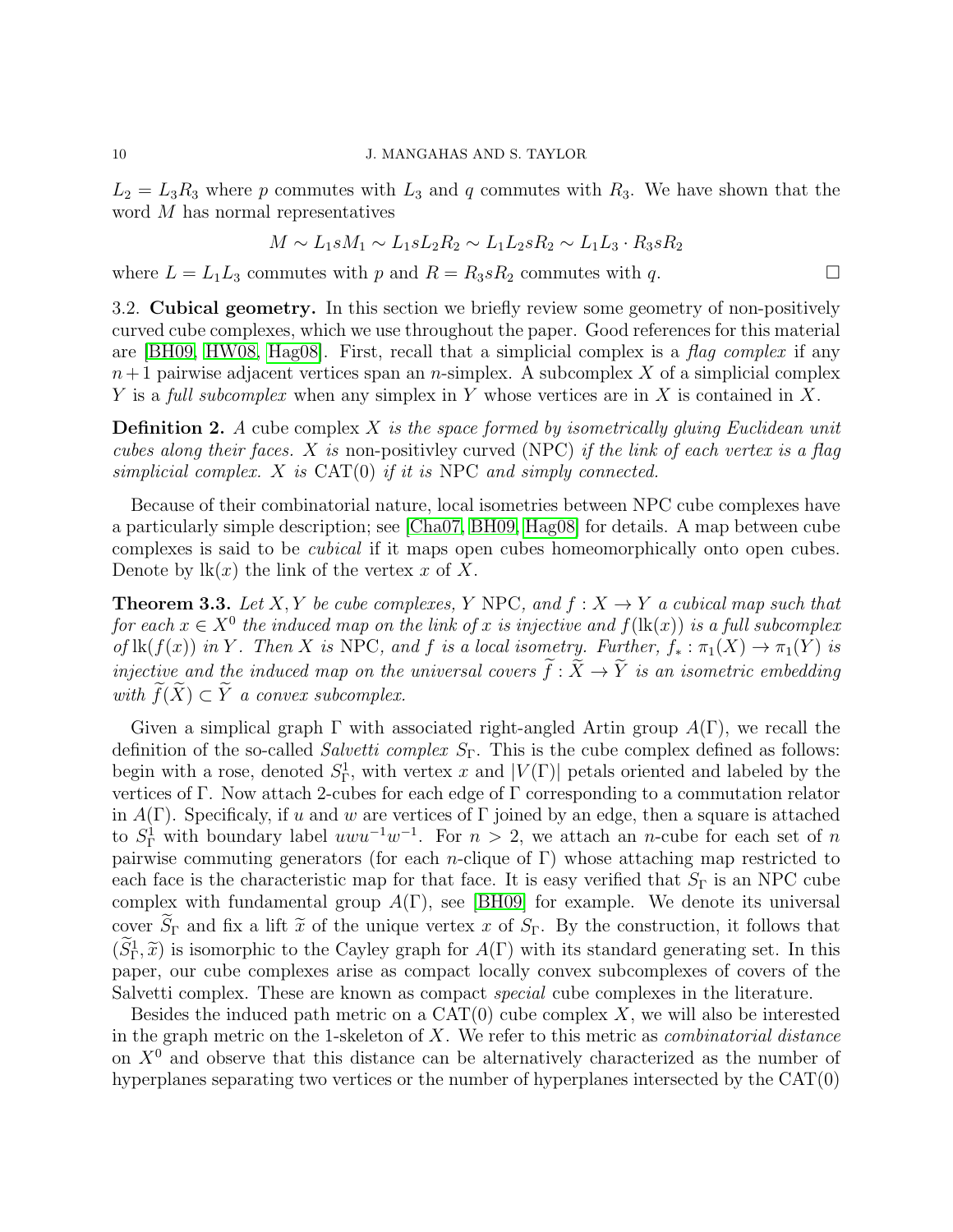geodesic between the vertices. Geodesics in this metric on  $X<sup>1</sup>$  are called *combinatorial* geodesics. For more on combinatorial distance see [\[Hag08\]](#page-28-14), or the appendix of [\[HW08\]](#page-28-13). In the special case of  $\widetilde{S}_{\Gamma}$ , we note that combinatorial distance agrees with distance in  $A(\Gamma)$  with its standard generating set via the identification  $A(\Gamma) \to \widetilde{S}_{\Gamma}$  given by  $q \mapsto q \cdot \widetilde{x}$ .

Finally, recall that a collection of vertices  $Y \subset X^0$  for X a CAT(0) cube complex is called combinatorially K-quasiconvex in X if every combinatorial geodesic between points of Y stays within combinatorial distance K from Y. Again translating to the group  $A(\Gamma)$ , quasiconvexity of the subgroup  $H < A(\Gamma)$  with respect to the standard generators is equivalent to combinatorial quasiconvexity of  $H \cdot \tilde{x}$  in  $\widetilde{S}_{\Gamma}$ .

<span id="page-10-2"></span>3.3. Quasiconvex subgroups of RAAGs. We will make use of the following theorem of Haglund. Here, the *convex hull* of a subcomplex Y of the  $CAT(0)$  cube complex X is the intersection of all convex subcomplexes containing Y .

<span id="page-10-0"></span>**Theorem 3.4.** [\[Hag08\]](#page-28-14) Let X be a uniformly locally finite  $CAT(0)$  cube complex. Then for any  $K \geq 0$  there exists an  $L \geq 0$  such that the convex hull of any combinatorially  $K$ -quasiconvex subcomplex Y is contained in the L-neighborhood of Y.

We recall that a subcomplex  $Y \subset X$  is CAT(0) convex if and only if Y is full and combi-natorially convex [\[Hag08,](#page-28-14) [HW08\]](#page-28-13). For a simplicial graph  $\Gamma$  and  $K \geq 0$ , define the function  $f(\Gamma, K)$  as follows: first use Theorem [3.4](#page-10-0) to choose an L so that the L-neighborhood of any combinatorially K-quasiconvex subcomplex Y of the CAT(0) cube complex  $S_{\Gamma}$  contains the convex hull of Y. Now define  $f(\Gamma, K)$  to be the number of vertices of combinatorial distance  $\leq L$  from  $\widetilde{x} \in \widetilde{S}_{\Gamma}$ , where  $\widetilde{x}$  is a lift of the unique vertex of  $S_{\Gamma}$ . Hence,  $f(\Gamma, K)$  counts the number of elements in the L-ball about the identity in the Cayley graph of  $A(\Gamma)$  with its standard generators. We now obtain the following consequence of Theorem [3.4.](#page-10-0)

<span id="page-10-1"></span>**Lemma 3.5.** Let  $H < A(\Gamma)$  be a quasiconvex subgroup with respect to the standard generators of  $A(\Gamma)$ . Then there exists a pointed compact cube complex  $(C, x)$  and a cubical local isometry  $\phi: (C, x) \to (S_{\Gamma}, x)$  with  $H = \phi_*(\pi(C, x))$ . Furthermore if H is K-quasiconvex, then C has less than  $f(\Gamma, K)$  vertices.

*Proof.* Since quasiconvexity of H in the standard generators of  $A(\Gamma)$  is equivalent to combinatorial quasiconvexity of  $H \cdot \tilde{x}$ , Theorem [3.4](#page-10-0) provides a convex subcomplex  $\tilde{C}$  containing  $\widetilde{x}$ , the convex hull of  $H \cdot \widetilde{x}$  in  $\widetilde{S}_{\Gamma}$ , that is H-invariant and cocompact. Set  $C = \widetilde{C}/H$  and let  $\phi: C \to S_{\Gamma}$  denote the composition  $\widetilde{C}/H \to \widetilde{S}_{\Gamma}/H \to S_{\Gamma}$ . As the composition of local isometries,  $\phi$  is a local isometry and  $H = \phi_*(\pi(C, x)).$ 

To conclude, note that if H is K-quasiconvex then the number of vertices of  $C$  is no greater than the number of vertices of  $N_L(H \cdot \tilde{x})/H$ , as  $\tilde{C} \subset N_L(H \cdot \tilde{x})$ . This is in turn bounded by the number of vertices of  $N_L(\tilde{x})$  in  $\tilde{S}_{\Gamma}$ , because the projection map  $N_L(\tilde{x}) \to N_L(H \cdot \tilde{x})/H$ <br>is surjective. Hence, the number of vertices of C is bounded above by  $f(\Gamma, K)$ . is surjective. Hence, the number of vertices of C is bounded above by  $f(\Gamma, K)$ .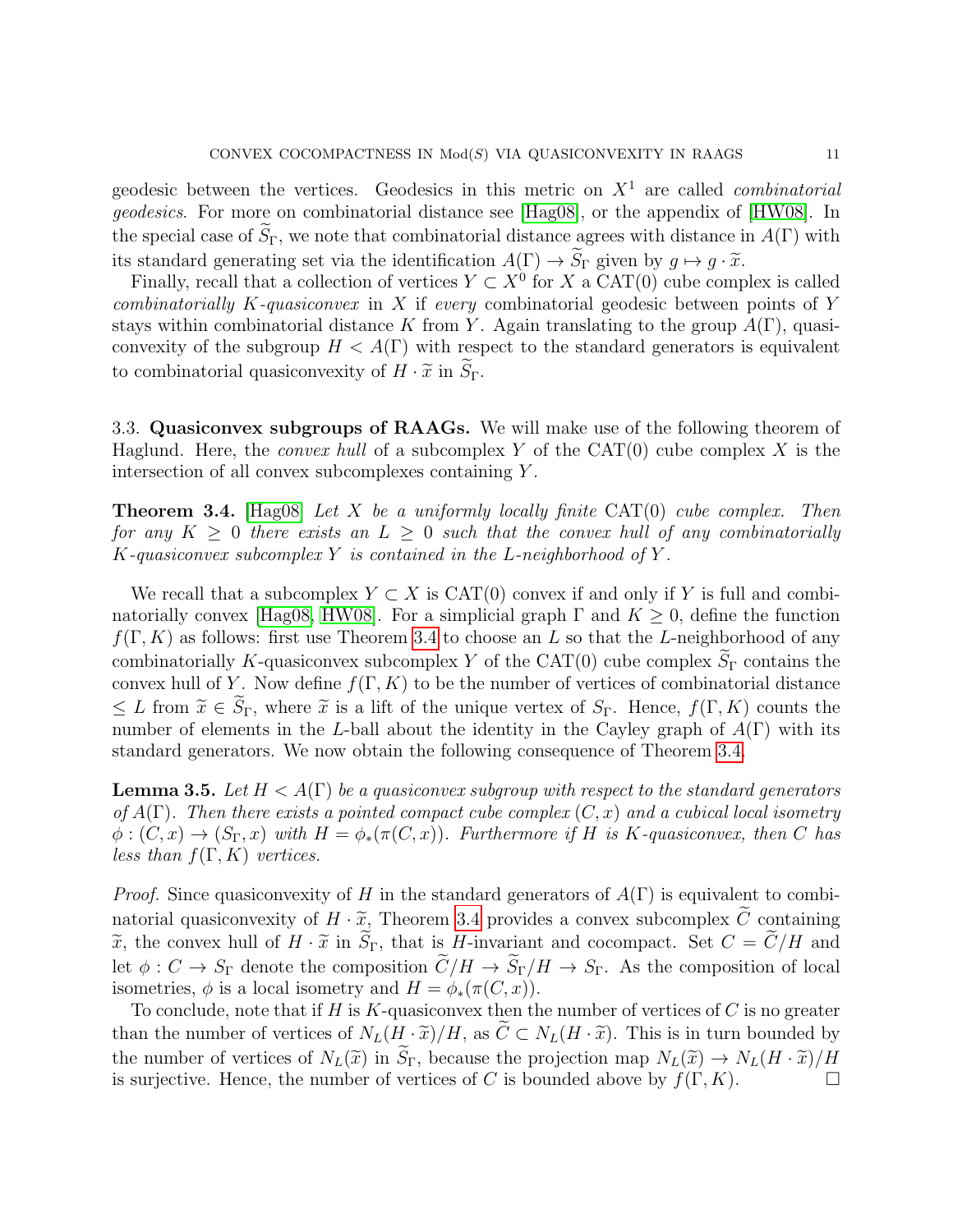Fixing a lift  $\tilde{x} \in \tilde{S}_{\Gamma}$  over  $x \in S_{\Gamma}$ , the map  $\phi$  lifts to a cubical isometric embedding  $\widetilde{\phi}: (\widetilde{C}, \widetilde{x}) \to (\widetilde{S}_{\Gamma}, \widetilde{x})$ . Through this embedding,  $\widetilde{C}$  becomes a convex, combinatorially convex subcomplex of  $S_{\Gamma}$ .

Label the oriented edges of  $S_{\Gamma}$  by the vertex generators of  $A(\Gamma)$  as in the construction of  $S_{\Gamma}$ . Using the cubical map  $\phi$ , pull back these labels to the oriented edges of C so that oriented loops in  $C$  at  $x$  correspond to words in  $H$  written in the standard generators of  $A(\Gamma)$ . We note the following implication of the geometric properties of C. First, call an edge path in a nonpositively curved cube complex  $X$  a *combinatorial local geodesic* if each of its lifts to  $\tilde{X}$  is a combinatorial geodesic. Note that this property is preserved under local isometry of cube complexes.

<span id="page-11-0"></span>**Lemma 3.6.** With the notation above, oriented edge-loops at  $x \in C$  which are combinatorial local geodesics are in bijective correspondence with minimal length words in H with respect to the standard generators of  $A(\Gamma)$ .

*Proof.* By Lemma [3.5,](#page-10-1) a loop based at x in  $S_\Gamma$  corresponding to a word in H is a combinatorial local geodesic in  $S_{\Gamma}$  if and only if it is contained in C and is a combinatorial local geodesic there. More precisely, if  $\gamma$  is a combinatorial local geodesic loop of  $(S_{\Gamma}, x)$  with  $[\gamma] \in H$ , then its lifts based at  $\tilde{x}$  in  $\tilde{S}_{\Gamma}$  are contained in  $\tilde{C}$ , and so  $\gamma$  corresponds to a combinatorial local geodesic in C. Conversely, combinatorial local geodesic loops of  $(C, x)$  map through  $\phi$ to combinatorial local geodesic loops of  $(S_{\Gamma}, x)$  representing elements of H.

The lemma then reduces to the observation that since  $(S_{\Gamma}^1, \tilde{x})$  is isomorphic to the Cayely<br>apple of  $A(\Gamma)$  with the standard vertex generators, combinatorial local goodesies in  $S_{\Gamma}$ graph of  $A(\Gamma)$  with the standard vertex generators, combinatorial local geodesics in  $S_{\Gamma}$ correspond to minimal length words in  $A(\Gamma)$ .

The following proposition gives us control over the normal forms of elements of H.

<span id="page-11-1"></span>**Proposition 3.7.** Let H be a K-quasiconvex subgroup of  $A(\Gamma)$ . There is an  $\ell = \ell(\Gamma, K) \geq 0$ so that for  $h \in H$  and a minimal length representative  $w = w_1w_2 \ldots w_n$  of h in the standard generators of  $A(\Gamma)$ , any subword  $w_iw_{i+1} \ldots w_j$  of w with length  $j - i \geq \ell/3$  contains as a subword a conjugate of an element of H of  $A(\Gamma)$ -length  $\leq \ell$ .

*Proof.* Since H is quasiconvex in  $A(\Gamma)$  with the standard generators,  $H \cdot \tilde{x}$  is combinatorially quasiconvex in  $\widetilde{S}_{\Gamma}$ . Hence, there is a cube complex C and a cubical local isometry  $\phi$ :  $(C, x) \rightarrow (S_{\Gamma}, x)$  with  $H = \phi_*(\pi_1(C, x))$ , as discussed above. Set  $\ell = 3(f(\Gamma, K) + 1)$ .

If w is as in the statement of the proposition, then by Lemma [3.6](#page-11-0) above  $w$  corresponds to a combinatorial local geodesic in  $C$ . Since subpaths of combinatorial geodesics in  $C$  are themselves combinatorial geodesics, the subword  $w_i w_{i+1} \dots w_j$  is also a combinatorial local geodesic of C. This implies, in particular, that the edge path in C spelled by  $w_iw_{i+1} \ldots w_j$ does not backtrack in  $C^1$ . If  $j - i \ge f(\Gamma, K) + 1$ , then this edge path must repeat a vertex, say  $w \in C$ , since the number of vertices of C is no greater then  $f(\Gamma, K)$  by Lemma [3.5.](#page-10-1)

Let  $\alpha$  be the subpath of  $w_iw_{i+1} \ldots w_j$  beginning and ending at w. Again,  $\alpha$  is a combinatorial local geodesic loop of length  $\leq f(\Gamma,K) + 1$ . Since the combinatorial distance from x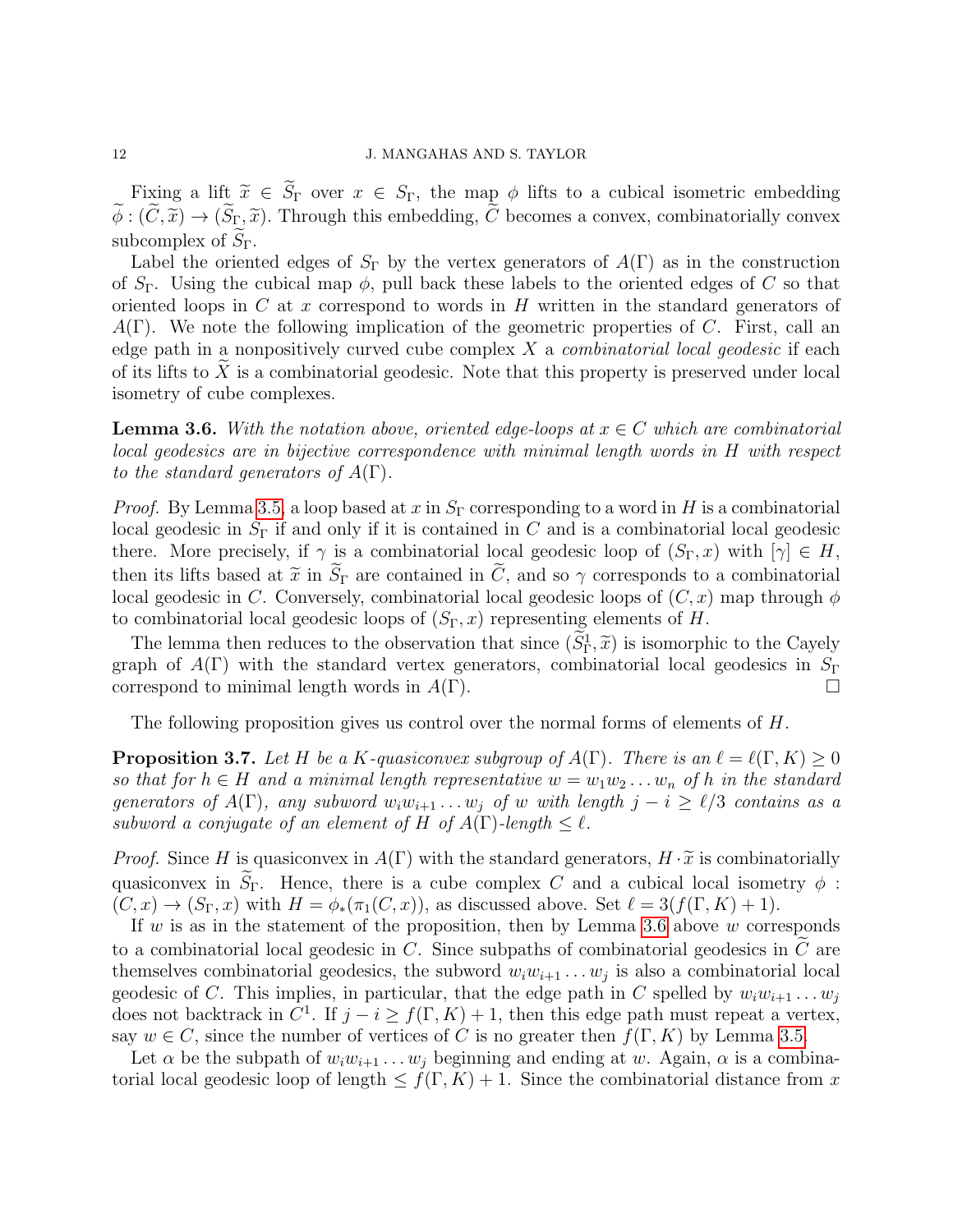to w is also  $\leq f(\Gamma, K) + 1$ , we have that  $\alpha$  represents a word in  $A(\Gamma)$  conjugate to a loop in C based at x of length  $\leq 3(f(\Gamma, K) + 1) = \ell$ . This complete the proof.

For concrete examples of the local isometries  $C \to S_{\Gamma}$  considered above, see Section [7.](#page-19-0)

# 4. ADMISSIBLE  $A(\Gamma)$  in  $Mod(S)$

4.1. The [\[CLM12\]](#page-28-3) construction. In order to introduce notation and motivate the condition to which our theorem applies, we begin by describing the types of the homomorphisms constructed in [\[CLM12\]](#page-28-3). Begin with a finite simplicial graph  $\Gamma$  and a collection of cleanly embedded, connected nonannular subsurfaces  $X = \{X_1, \ldots, X_n\}$  in S, whose coincidence graph is  $\Gamma = \Gamma_{\mathbb{X}}$ . We label the vertices of  $\Gamma$  by  $v_1, \ldots, v_n$  so that these indices agree with subsurfaces they represent in X. Since mapping classes supported on disjoint subsurfaces commute, any choice of mapping classes  $\mathbb{F} = \{f_1, \ldots, f_n\}$  with  $f_i \in Mod(X_i) \le Mod(S)$ determines a homomorphism  $\phi = \phi_{\mathbb{F}} : A(\Gamma) \to \text{Mod}(S)$  with  $\phi(v_i) = f_i$ . Suppose we have fixed such a homomorphism where the mapping classes are fully supported on their respective surfaces. Recall this implies that for each  $1 \leq i \leq n$ ,  $\ell_{X_i}(f_i) > 0$ . Informally, the main theorem from [\[CLM12\]](#page-28-3) concludes that if these translation lengths are large enough, depending only on X, then the induced homomorphism into  $A(\Gamma)$  is a quasi-isometric embedding. Here are some of the relevant details.

For  $\sigma \in A(\Gamma)$  with  $w = x_1^{e_1} \dots x_k^{e_k} \in \text{Min}(\sigma)$ , define  $J: \{1, \dots, k\} \to \{1, \dots, n\}$  so that  $x_i = v_{J(i)}$  as standard generators of  $A(\Gamma)$ . Hence,  $\phi(x_i) = f_{J(i)}$  is supported on  $X_{J(i)}$ . Write

$$
X^w(x_i^{e_i}) = \phi(x_1^{e_1} \dots x_{i-1}^{e_{i-1}})(X_{J(i)})
$$

for  $i = 2, \ldots, k$  and  $X^w(x_1^{e_1}) = X_{J(1)}$ . This defines a map

$$
X^w : \mathrm{syl}(w) \to \Omega(S).
$$

It is verified in [\[CLM12\]](#page-28-3) that this map is well-defined for  $\sigma \in A(\Gamma)$  independent of the choice of normal representative w, so we set  $X^{\sigma} := X^{w}$  for  $w \in \text{Min}(\sigma)$ .

Define  $\text{SUBS}(\sigma)$  as the image of the map  $X^{\sigma}: \text{syl}(\sigma) \to \Omega$ . Thus we may associate to every syllable s in syl $(\sigma)$  the subsurface  $Y = X^{\sigma}(s)$  in  $\text{SUBS}(\sigma)$ , without reference to the particular indexing of syllables in  $w$ . The subsurface Y is not to be confused with the support of the syllable  $\phi(s) = f_j^i$ , denoted supp $(\phi(s))$ , which is  $X_j$ .

**Example 2.** Consider the surface S and the collection of subsurfaces  $X = \{X_a, X_b, X_c\}$ given in Figure [1](#page-5-1) with coincidence graph Γ. Let  $\mathbb{F} = \{f_a, f_b, f_c\}$  be a collection of mapping classes that are fully supported on X and let  $\phi : A(\Gamma) \to Mod(S)$  be the induced homomorphism. Consider the normal form word  $w = abca$ . Then  $\text{SUBS}(w) = \{X_a, f_a X_b, f_a f_b X_c,$  $f_a f_b f_c X_a$ . A single application of move (3) yields the word  $w' = acba$  with  $\text{SUBS}(w') =$  $\{X_a, f_aX_c, f_af_cX_b, f_a f_c f_bX_a\}.$  As  $X_b$  and  $X_c$  are disjoint,  $f_b$  and  $f_c$  commute and so  $\text{SUBS}(w) =$  $\text{SUBS}(w')$ , as claimed above.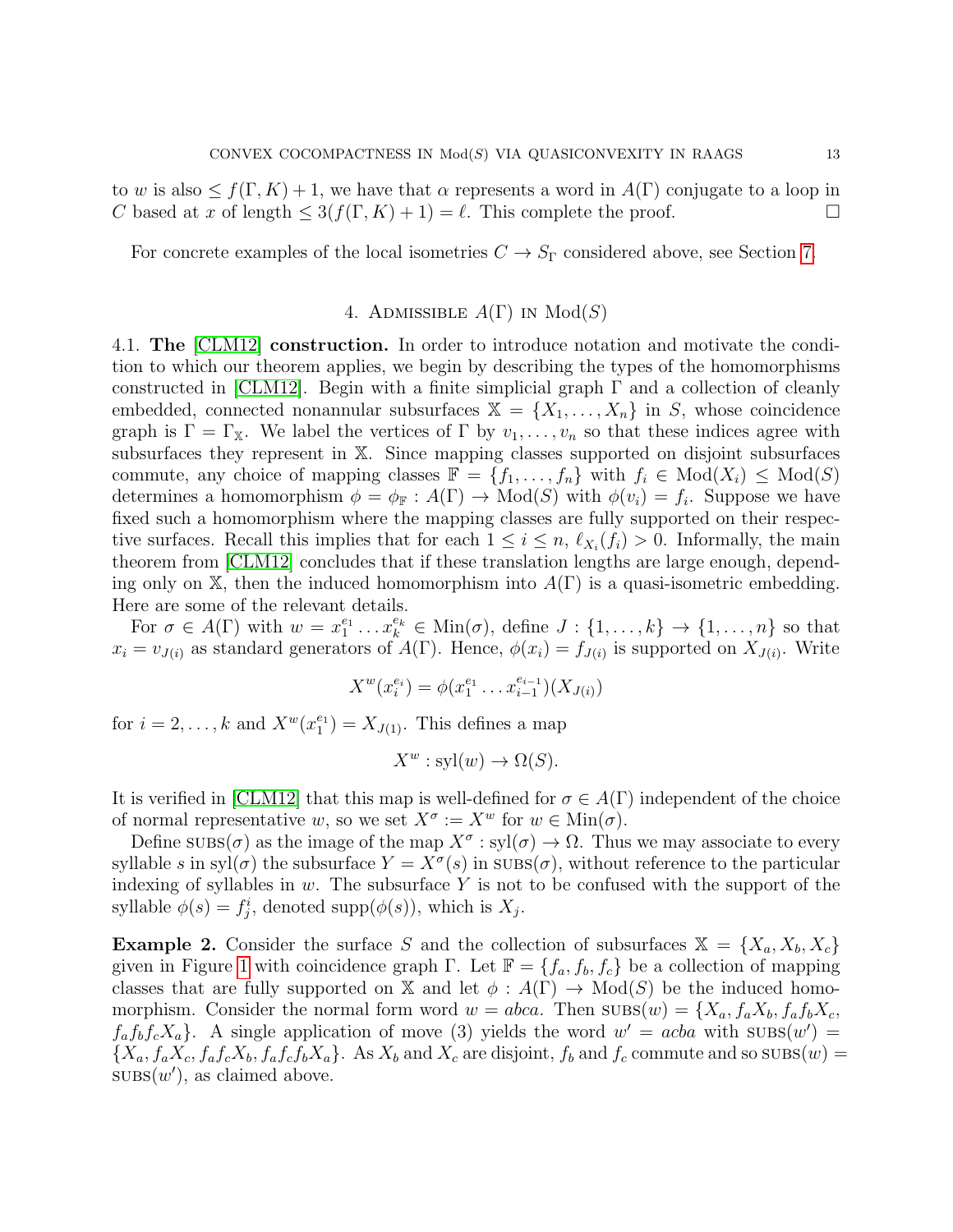4.2. **Admissibility.** Suppose that we have fixed the homomorphism  $\phi_{\mathbb{F}}: A(\Gamma) \to \text{Mod}(S)$ as in the previous section. The following definition collects the properties necessary for the proof of our main theorem.

<span id="page-13-1"></span>**Definition 3.** Fix the marking  $\mu \in \mathcal{M}(S)$ . Let  $\Gamma$  be the coincidence graph of a collection  $\mathbb{X} = \{X_1, \ldots, X_n\}$  of cleanly embedded, nonannular, proper subsurfaces of S. Choose  $\mathbb{F}$  a collection of mapping classes fully supported on X. The homomorphism  $\phi = \phi_{\mathbb{F}} : A(\Gamma) \to$  $Mod(S)$  is K-admissible if the following conditions holds for each  $\sigma \in A(\Gamma)$ :

- For each syllable  $x_i^{e_i}$  of  $\sigma$ , we have  $d_{X^{\sigma}(x_i^{e_i})}(\mu, \phi(\sigma)\mu) \geq K|e_i|$ . In particular,  $X^{\sigma}(x_i^{e_i}) \in$  $\Omega(K, \mu, \phi(\sigma)\mu).$
- The map  $X^{\sigma}$ : syl $(\sigma) \to$  subs $(\sigma)$  is injective and order preserving, where  $\text{SUBS}(\sigma) \subset$  $\Omega(K, \mu, \phi(\sigma)\mu)$  is given the induced ordering.

The main result from [\[CLM12\]](#page-28-3) can then be rephrased as

<span id="page-13-0"></span>**Theorem 4.1.** [\[CLM12\]](#page-28-3) Let  $X = \{X_1, \ldots, X_n\}$  be cleanly embedded in S with co-incidence graph  $\Gamma_{\mathbb{X}}$ . Then for any K there is a  $c_0 \geq 0$  so that the following holds: if  $\mathbb{F} = \{f_1, \ldots, f_n\}$ is a collection of mapping classes fully supported on X and for each  $f_i \in Mod(X_i)$  we have  $\ell_{X_i}(f_i) \geq c_0$ , then the induced homomorphism  $\phi_{\mathbb{F}} : A(\Gamma) \to \text{Mod}(S)$  is K-admissible. For K sufficiently large, any K-admissible homomorphism is a quasi-isometric embedding into  $Mod(S)$  and has a quasi–isometric orbit map into Teichmüller space.

We remark that while in the proof of the Theorem [4.1](#page-13-0) showing that large translation length implies admissibility is quite involved, once admissibility is demonstrated, showing that the homomorphisms are quasi-isometric embeddings into  $Mod(S)$  and Teichmüller space follows immediately from the distance formulas of Masur-Minsky [\[MM00\]](#page-29-1) and Rafi [\[Raf07\]](#page-29-3), respectively. In [\[Tay13\]](#page-29-4), the second author gives a similar criterion for quasi-isometric embeddings of right-angled Artin groups into  $Out(F_n)$ .

**Definition 4.** Assuming the set-up of Definition [3,](#page-13-1)  $\phi_{\mathbb{F}}: A(\Gamma) \to \text{Mod}(S)$  is admissible if it is K-admissible for some  $K \ge \max\{K_{BGI}, 20\}$ , with  $K_{BGI}$  as in Theorem [2.2.](#page-4-0)

4.3. Filling words, filling blocks, and  $\ell$ -short filling subgroups. Fix an admissible homomorphism  $\phi_{\mathbb{F}}: A(\Gamma) \to \text{Mod}(S)$ . In this section we define three notions of "filling," for words, subwords, and subgroups in  $A(\Gamma)$  respectively. We emphasize that these conditions depend on the particular admissible embedding of  $A(\Gamma)$  into  $Mod(S)$ , which we denote by  $\phi$ for brevity. These definitions allow us to develop the technical machinery used in the proof of Theorem [5.1,](#page-16-0) from which we derive the "if" direction of Theorem [1.1:](#page-0-0) that quasiconvex, all-pseudo-Anosov subgroups of admissibly embeddings  $A(\Gamma)$  are convex cocompact.

Call  $\sigma \in A(\Gamma)$  cyclically reduced if it has the least number of syllables among all of its conjugates. If  $\sigma$  is cyclically reduced, we say that  $\sigma$  fills if the collection of subsurfaces subs( $\sigma$ ) fills S; that is, for any curve  $\gamma$  there is a subsurface  $Y \in \text{SUBS}(\sigma)$  such that  $\pi_Y(\gamma)$ is not empty. For arbitrary  $\sigma \in A(\Gamma)$ , we say that  $\sigma$  fills if  $\sigma$  is conjugate to  $\sigma'$  where  $\sigma'$ is cyclically reduced and fills. Note that this is equivalent to requiring that all conjugates σ' of σ are such that the collection of subsurfaces  $\overline{\text{SUBS}}(\sigma')$  fills S. We say a word w in the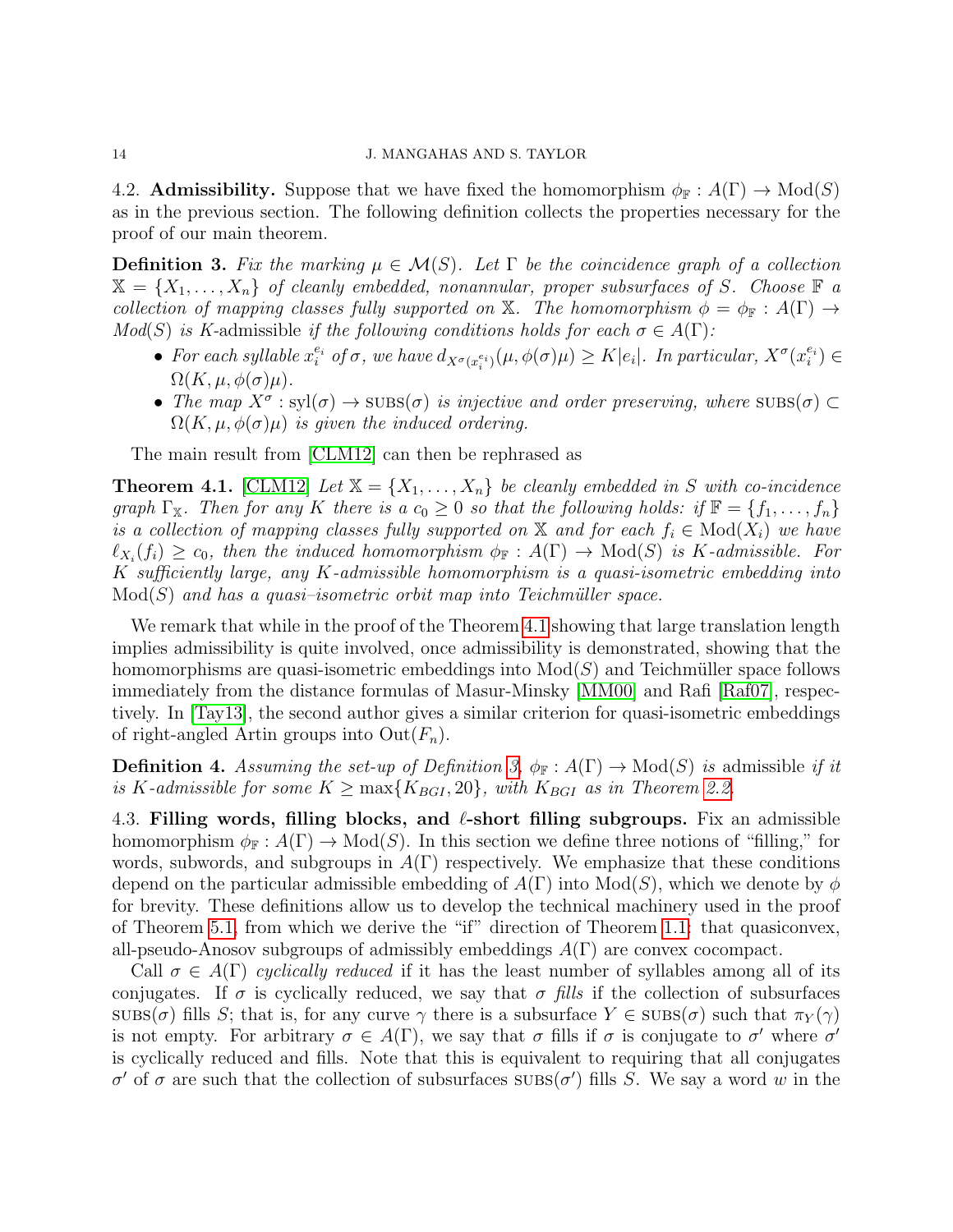standard generators of  $A(\Gamma)$  fills, or is a filling word, if and only if  $w \in \text{Min}(\sigma)$  for some  $\sigma \in A(\Gamma)$  that fills.

Filling words relate to pseudo-Anosov mapping classes in an unsurprising way. The idea for the next lemma appears in [\[CLM12\]](#page-28-3), but we include a proof for completeness. Let  $\mathbb{X}_{\sigma}$ be the collection of subsurfaces

$$
\mathbb{X}_{\sigma} = \{ X \in \mathbb{X} : X = \text{supp}(\phi(x_i)) \text{ for some } x_i^{e_i} \in \text{syl}(\sigma) \}.
$$

<span id="page-14-0"></span>**Lemma 4.2.** The set of subsurfaces  $SUBS(\sigma)$  fills S if and only if  $\mathbb{X}_{\sigma}$  fills S.

*Proof.* Fix an indexing by i of syllables  $x_i^{e_i}$  in  $syl(\sigma)$ , their supports  $X_i$  in  $X$ , and their associated subsurfaces  $Y_i = \phi(x_1^{e_1} \cdots x_{i-1}^{e_{i-1}})$  $\sum_{i=1}^{e_{i-1}} X_i$  in  $\text{SUBS}(\sigma)$ . If  $\mathbb{X}_{\sigma}$  fills S, then given a curve  $\gamma$  we may consider the smallest index I such that  $\gamma$  cuts  $X_I$ . Because  $\phi(x_1^{e_1} \cdots x_{I-1}^{e_{I-1}})$  $_{I-1}^{e_{I-1}}$ ) fixes  $\gamma$ , we know  $\gamma = \phi(x_1^{e_1} \cdots x_{I-1}^{e_{I-1}})$  $\binom{e_{I-1}}{I-1}(\gamma)$  cuts  $Y_I = \phi(x_1^{e_1} \cdots x_{I-1}^{e_{I-1}})$  $\binom{e_{I-1}}{I-1}X_I$ . Since  $\gamma$  was arbitrary, we conclude  $\text{SUBS}(\sigma)$  fills S. On the other hand, if some curve  $\gamma$  misses all  $X_i$  in  $\mathbb{X}_{\sigma}$ , then because  $\gamma = \phi(x_1^{e_1} \cdots x_{i-1}^{e_{i-1}})$  $\binom{e_{i-1}}{i-1}(\gamma)$  for any *i*, it is easy to see that  $\gamma$  is also disjoint from all  $Y_i$  in  $\text{SUBS}(\sigma)$ .

Lemma [4.2](#page-14-0) implies that, if  $\text{SUBS}(\sigma)$  fails to fill,  $\phi(\sigma)$  fixes the isotopy class of some curve and thus cannot be pseudo-Anosov. Therefore, for any  $\sigma \in A(\Gamma)$ , if  $\phi(\sigma)$  is pseudo-Anosov, then  $\sigma$  fills. The converse is shown in [\[CLM12\]](#page-28-3): if  $\sigma$  fills then  $\phi(\sigma)$  is pseudo-Anosov. However, we do not directly use this fact, which can be recovered from Theorem [5.1](#page-16-0) in the case H is a cyclic group. Indeed, rather then assume that  $\phi(H)$  is a purely pseudo-Anosov subgroup of the mapping class group, Theorem [5.1](#page-16-0) requires the (a priori weaker) filling assumption on a finite collection of elements of the subgroup  $H$ . We formalize this assumption with a definition: say that for  $H \leq A(\Gamma)$  and  $\ell > 0$ , H is  $\ell$ -short filling if for all  $h \in H$  with  $|h|_{A(\Gamma)} \leq \ell$ , h fills. We remind the reader that this condition is for a fixed admissible homomorphism  $\phi: A(\Gamma) \to \text{Mod}(S)$ .

Consider a normal word  $w = s_1 \cdots s_k$  where  $s_i$  are syllables in syl $(w)$ . Suppose w' is a subword consisting of a sequence of consecutive syllables, so  $w' = s_i s_{i+1} \cdots s_j$  where  $i < j$ . If  $\text{SUBS}(w')$  fills S, we say w' is a filling block for w. Note that, while every filling word has a filling block, filling blocks can also appear in non-filling words. We are interested in filling blocks because, as Lemma [4.4](#page-15-0) shows, these have consequences about syllable order. Theorem [4.1](#page-13-0) relates syllable order to subsurface order, and we prove Theorem [5.1](#page-16-0) by relating subsurface order to distances in the curve complex.

The proof of Theorem [5.1](#page-16-0) relies on the lemmas that follow. We have already mentioned Lemma [4.4,](#page-15-0) which shows that filling blocks block commutation. Lemma [4.6](#page-15-1) show how to find filling blocks for  $\ell$ -short filling H. Before either of these, we need to relate  $\text{SUBS}(w')$ to  $\text{SUBS}(w)$  when w' is a subword of w. Given  $u, v \in A(\Gamma)$ , write  $u \cdot \text{SUBS}(v)$  to denote the collection  $\{\phi(u)Y : Y \in \text{SUBs}(v)\}.$ 

<span id="page-14-1"></span>**Lemma 4.3.** Suppose w is a normal word with length k in the standard generators of  $A(\Gamma)$ , partitioned into subwords by  $w = BME$ , so

$$
w = x_1 \cdots x_k \qquad B = x_1 \cdots x_i \qquad M = x_{i+1} \cdots x_j \qquad 1 \le i < j \le k
$$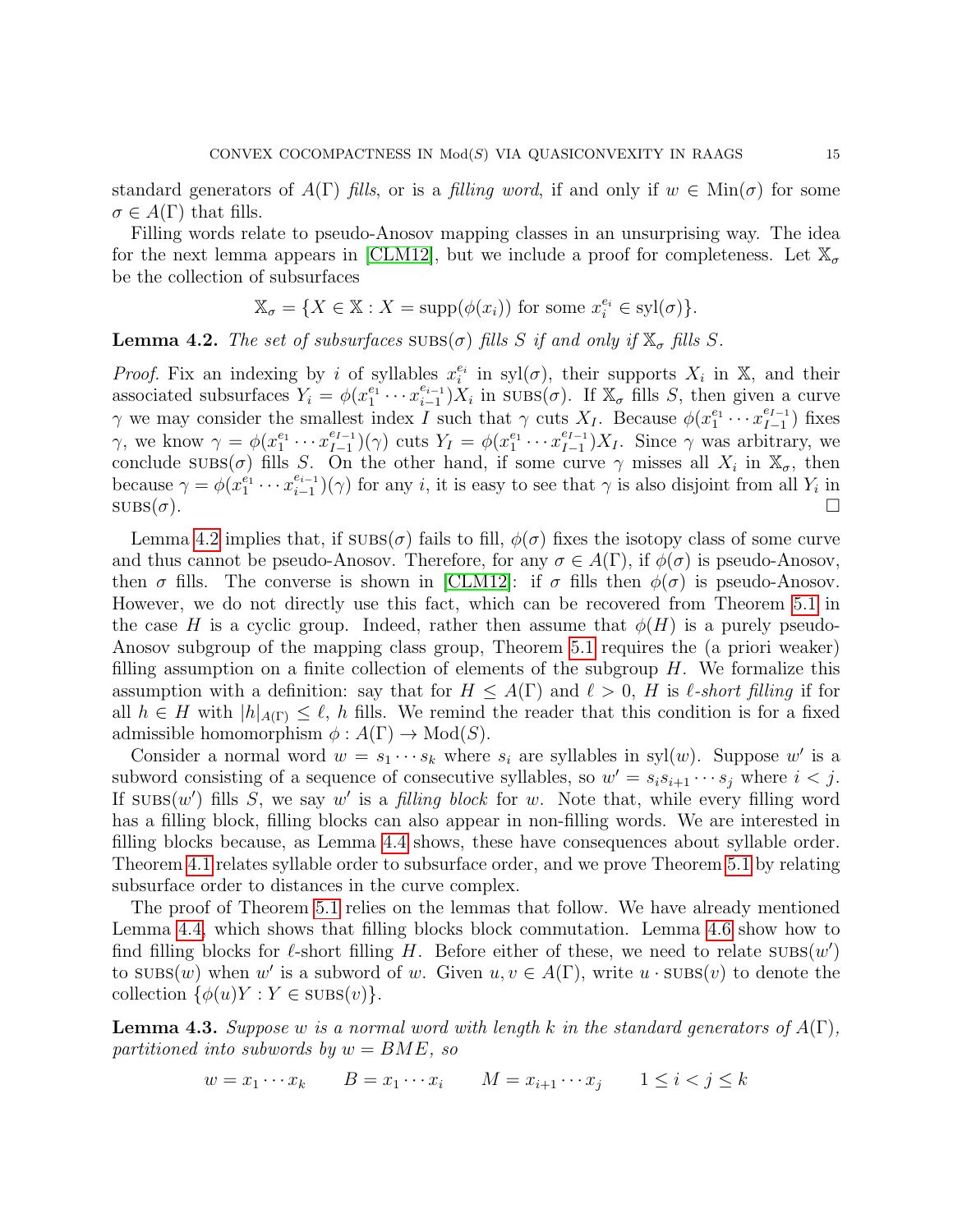where  $x_i$  are generators of  $A(\Gamma)$ , and E may be empty. Then  $B \cdot \text{SUBS}(M) \subset \text{SUBS}(w)$ , and any syllable  $s' \in \text{syl}(M)$  with associated subsurface  $Y \in \text{SUBS}(M)$  is a subword of the syllable  $s \in \text{syl}(w)$  with associated subsurface  $\phi(B)Y$ .

*Proof.* This follows by inspection, using Lemma [3.1](#page-8-0) and the definition of subs.  $\square$ 

<span id="page-15-0"></span>**Lemma 4.4.** Suppose the normal word  $w = s_1 \cdots s_k$  contains a filling block  $w' = s_i s_{i+1} \cdots s_j$ , where  $s_n$  are syllables in syl(w) for  $1 \leq n \leq k$ . Then each syllable  $s_n$  is ordered with some  $syllable$  of  $w'$ .

*Proof.* Let  $Y \in \text{SUBS}(w)$  be the subsurface associated to the syllable  $s_n$ , that is  $Y = X^w(s_n)$ . Write  $w = Bw'E$  where B and E are the prefix and suffix respectively of the subword w' in w. Because  $\text{SUBS}(w')$  fills, so does its homeomorphic image  $B \cdot \text{SUBS}(w')$ , which is a subset of  $\text{SUBS}(w)$  by Lemma [4.3.](#page-14-1) In particular we have  $Z \in \overline{B} \cdot \text{SUBS}(w') \subset \text{SUBS}(w)$  such that  $\pi_Z(\partial Y)$  is not empty. Let  $s_m$  be the syllable of w associated to Z; observe that  $s_m$  is also a syllable of w'. Write  $X_n$  and  $X_m$  for the supports of  $s_n$  and  $s_m$  respectively.

We will show that  $s_n$  and  $s_m$  are ordered. Suppose not. Then w has normal representatives  $w_1 = bs_n s_m e$  and  $w_2 = bs_m s_n e$  which each represent some  $\sigma \in A(\Gamma)$ . Since either of  $X^{w_1}$ and  $X^{w_2}$  can be used to determine the bijection  $X^{\sigma}: \mathrm{syl}(\sigma) \to \mathrm{SUBS}(\sigma)$ , we know

$$
Y = \phi(b)X_n = \phi(b s_m)X_n \quad \text{while} \quad Z = \phi(b s_n)X_m = \phi(b)X_m.
$$

This means  $\phi(s_n)X_m = X_m$ , which requires that  $X_m$  and  $X_n$  are either the same or they are disjoint subsurfaces, by admissibility. Either case contradicts our finding that

$$
\pi_Z(\partial Y) = \pi_{\phi(b)X_m}(\partial(\phi(b)X_n)) = \phi(b)(\pi_{X_m}(\partial X_n))
$$

is not empty.  $\square$ 

Finally, we give lemmas to find filling blocks whenever  $H < A(\Gamma)$  is quasiconvex and  $\ell$ -short filling for appropriate  $\ell$ .

<span id="page-15-2"></span>**Lemma 4.5.** Given an admissible embedding  $\phi : A(\Gamma) \to \text{Mod}(S)$ , suppose  $H < A(\Gamma)$  is quasiconvex and  $\ell$ -short filling, where  $\ell$  is the constant determined in Proposition [3.7.](#page-11-1) Then for any  $h \in H$ , every syllable  $x^e \in \text{syl}(h)$  has exponent  $e < l/3$ .

*Proof.* Supposing the contrary, let  $w \in \text{Min}(h)$  with syllable  $x^e$ . Since normal form words are length minimizing, Proposition [3.7](#page-11-1) says that  $x^e$  contains a subword conjugate to  $h' \in H$ where  $|h'|_{A(\Gamma)} \leq \ell$ . Then by hypothesis, h' fills. Thus all its conjugates fill, including the subword of  $x^e$ . But any such subword is merely a power of the generator x, whose image under the admissible embedding  $\phi$  is supported on a proper subsurface of S. In particular, such a subword cannot fill, our contradiction.

<span id="page-15-1"></span>**Lemma 4.6.** Given an admissible embedding  $\phi : A(\Gamma) \to \text{Mod}(S)$ , suppose  $H < A(\Gamma)$  is quasiconvex and  $\ell$ -short filling, where  $\ell$  is the constant determined in Proposition [3.7.](#page-11-1) Then for any  $h \in H$  and any  $w \in \text{Min}(h)$ , every subword of w of length at least  $\ell$  contains a filling block for w.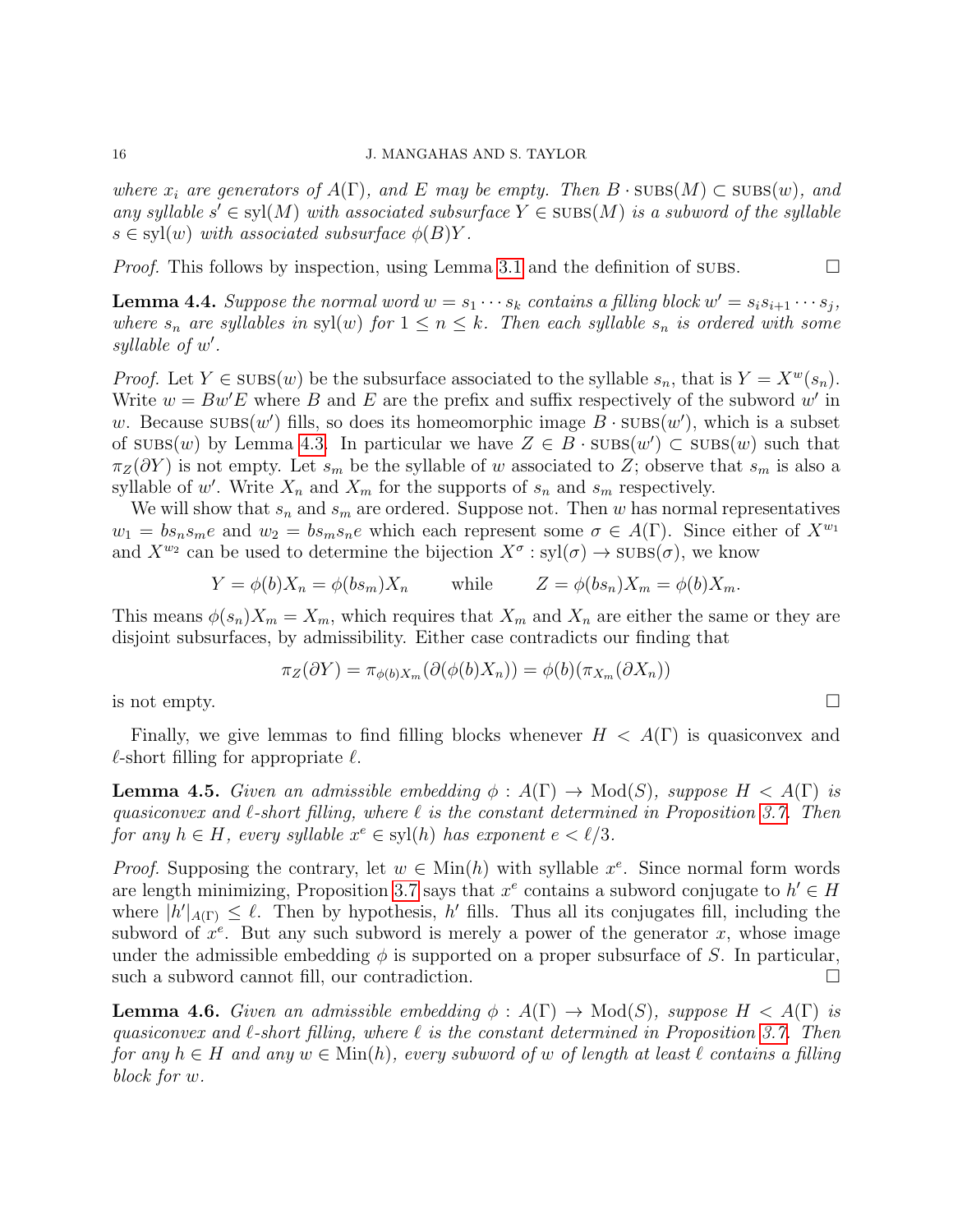*Proof.* Let w' be a subword of w of length at least  $\ell$ . Then w' partitions into subwords  $w' = BME$  where M has length  $\ell/3$  while B and E have length at least  $\ell/3$ . By Proposition [3.7,](#page-11-1) M has a subword M' which, as an element of  $A(\Gamma)$ , is conjugate to  $h' \in H$  such that  $|h'|_{A(\Gamma)} \leq \ell$ . By the hypothesis that H is  $\ell$ -short filling, h' is a filling word, and therefore so is its conjugate M'. This means  $\text{SUBS}(M')$  fills. If M' is not already a filling block for w, it must be that the first and/or last syllables of  $M'$  are proper subwords of syllables of w. By Lemma [4.5,](#page-15-2) since B and E have length greater than  $\ell/3$ , it is possible to complete M' to a filling block of  $w$  which is entirely contained in  $w'$ .

# 5. Proof of convex cocompactness

In this section, we provide the conditions for when a subgroup of the mapping class group that come from an admissible embedding of a right-angled Artin group is convex cocompact. The idea is the following: fix a marking  $\mu$  and begin with a normal word w of  $H \leq A(\Gamma)$ . If w has n syllables, admissibility implies that there are at least n subsurfaces with large subsurface projection between  $\mu$  and its translate  $\phi(w)\mu$ . An application of the Bounded Geodesic Image Theorem (Theorem [2.2\)](#page-4-0) implies that any geodesic between the marking and its translate in  $\mathcal{C}(S)$  must enter a 1-neighborhood in the curve complex of the boundary of each of the subsurfaces of large projection distances. This will force curve complex distance of at least  $\frac{n}{k}$  so long as we have a k-to-1 association between subsurfaces of large projection distance and, on the geodesic between the markings, vertices that are distance 1 from the boundaries of these subsurfaces in  $\mathcal{C}(S)$ . Hence, the difficulty is determining such a k that is independent of the word w. This is where the cubical geometry developed in Section [3.3](#page-10-2) is employed. In particular, the existence of the compact, locally convex subcomplex  $C$ , coming from quasiconvexity of  $H$ , controls the regularity with which one encounters filling subwords in the spelling of w. This regularity, along with the order preserving map  $X^w$ , implies that syllables sufficiently spaced out in the spelling of  $w$  correspond to filling subsurfaces. Hence, subsurfaces coming from such syllables cannot both be disjoint from a single vertex of our geodesics, thereby forcing up the amount that  $w$  displaces the original marking. We now give the details.

<span id="page-16-0"></span>**Theorem 5.1.** Let  $\mu$  be a marking of S and let  $\phi : A(\Gamma) \to Mod(S)$  be an admissible homomorphism into the mapping class group of the surface S. Let H be a quasiconvex subgroup of  $A(\Gamma)$ . Then there is a  $\ell > 0$  so that if H is  $\ell$ -short filling,  $\phi(H)$  is a convex cocompact subgroup of the mapping class group. In particular, for any  $h \in H$ 

$$
d_S(\mu, \phi(h)\mu) \ge |h|_{A(\Gamma)}/6\ell - 2.
$$

*Proof.* Given quasiconvex  $H < A(\Gamma)$ , apply Proposition [3.7](#page-11-1) to obtain the constant  $\ell$  for the condition that H is  $\ell$ -short filling. We show that the orbit map from H to  $\mathcal{C}(S)$  sending h to  $\phi(h)\mu$  is a quasi-isometric embedding. This will prove that  $\phi(H) < Mod(S)$  is convex cocompact. Recall that since H is quasiconvex, it is undistorted in  $A(\Gamma)$  and so we may use the word norm on  $A(\Gamma)$  in place of a word norm for H. Being quasiconvex, H is finitely generated, and therefore the orbit map is coarsely Lipshitz. In detail, if  $h_1, \ldots, h_s$  generates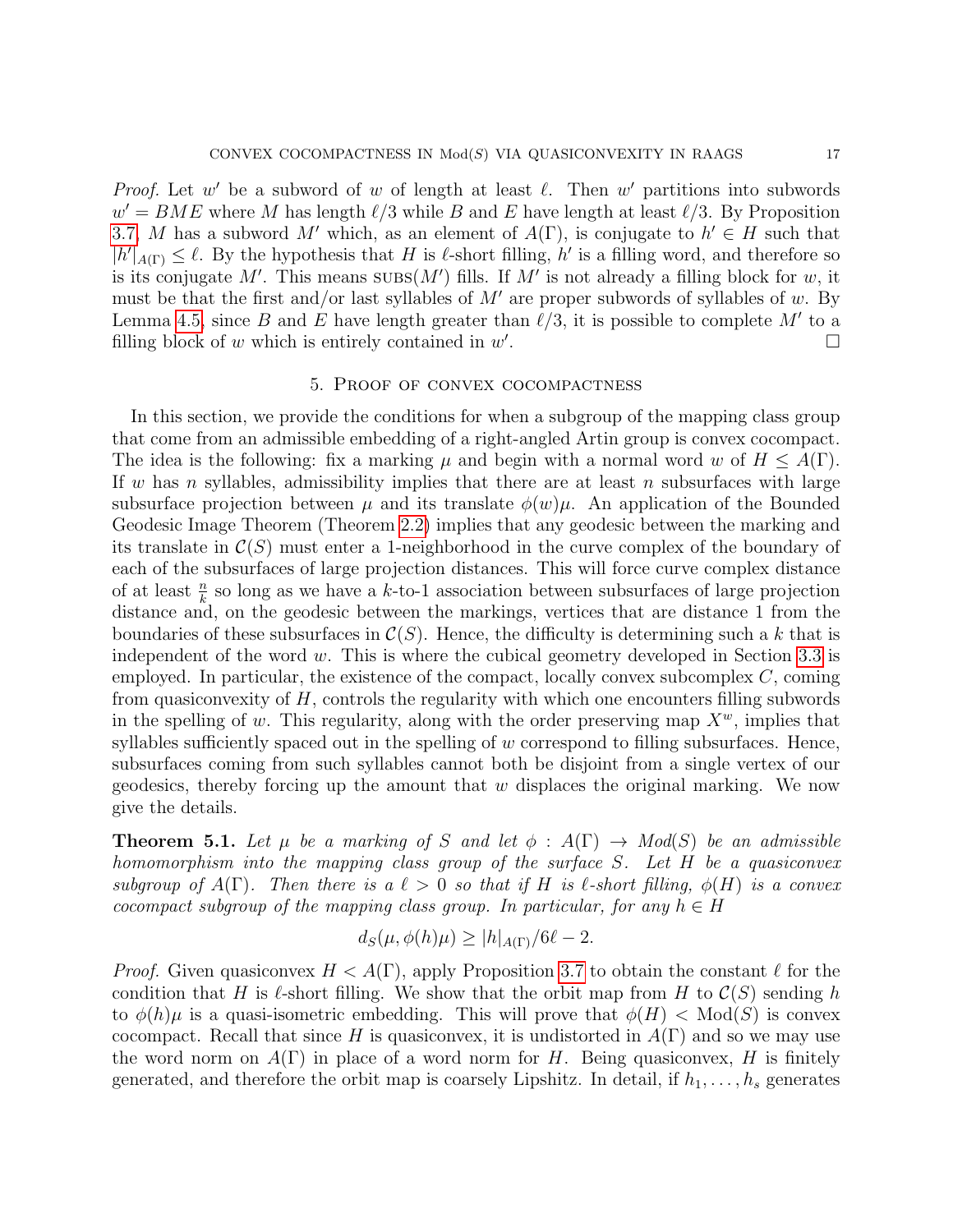H and  $C = \max\{d_S(\mu, \phi(h_i)\mu) : 1 \leq i \leq s\}$  then  $d_S(\mu, \phi(h)\mu) \leq C \cdot |h|$ , where  $h \in H$  and | · | denotes the word norm in these generators. Hence, it suffices to prove the lower bound on curve complex distance given in the statement of the theorem.

Given  $h \in A(\Gamma)$ , choose a normal representative  $w \in \text{Min}(h)$ . Then  $w = x_1 \cdots x_N$  where  $x_i$  are standard generators (not syllables) and  $N = |h|_{A(\Gamma)}$ . Let m be the smallest integer strictly greater than  $N/6\ell - 1$ . We can partition w into m subwords of length 6 $\ell$  by setting

$$
W_j = x_{I(j)+1} \cdots x_{I(j+1)} \qquad I(j) = 6\ell \cdot (j-1)
$$

so that  $w = W_1 \cdots W_m W_{m+1}$ , where  $W_{m+1}$  is some possibly empty suffix.

Each  $W_i$  admits a decomposition

$$
W_j = P_j Q_j R_j, \quad \text{where} \quad |P_j| = 3\ell \quad |Q_j| = \ell \quad |R_j| = 2\ell,
$$

where  $|\cdot|$  denotes the length of each subword; recall that subwords of w are all minimal length for the elements of  $A(\Gamma)$  they represent. Let  $p_i$  be the first syllable of  $P_i$  that is also a syllable of w for  $1 \leq i \leq m$ . There are m of these, and we claim that these syllables can be associated to distinct vertices in a fixed geodesic  $[\mu, \phi(h)\mu]$  in the curve complex, as follows.

Let  $Y_j \in \text{SUBS}(w)$  correspond to the syllable  $p_j$ , that is,  $Y_j = X^w(p_j)$ . Here the index corresponds to the  $W_j$  subwords, not the syllable indexing of w. Since  $\phi$  is admissible, we know that  $d_{Y_j}(\mu, \phi(h)\mu) \geq K \geq K_{BGI}$ . By Theorem [2.2,](#page-4-0) any curve complex geodesic  $[\mu, \phi(h)\mu]$  contains a vertex  $v_j$  with empty projection to  $Y_j$ . It remains to show that these  $v_j$  are distinct for j between 1 and m; then we can conclude that

$$
d_S(\mu, \phi(h)\mu) \ge m - 1 \ge |h|_{A(\Gamma)}/6\ell - 2,
$$

completing the proof of the theorem. Towards contradiction, suppose there exists  $j < k$  such that  $Y_j$  and  $Y_k$  contribute the same vertex in  $[\mu, \phi(h)\mu]$ . This means there exists a curve  $\gamma = v_j = v_k$  disjoint from both  $Y_j$  and  $Y_k$ .

Now consider each  $Q_j$  and recall  $|Q_j| = \ell$ . Lemma [4.6](#page-15-1) ensures  $Q_j$  contains a filling block for w. In particular, this gives a syllable  $q \in syl(w)$  that falls in  $Q_i$  and is associated to a subsurface  $Z \in \text{SUBs}(w)$  for which  $\pi_Z(\gamma)$  is not empty.

Let us show that Z and  $Y_j$  are ordered; by admissibility it suffices to show that q and  $p_j$  are ordered. Recall  $p_j$  is the first syllable of  $P_j$  that is also a syllable of w, and  $P_j$  has length 3 $\ell$ . Lemma [4.5](#page-15-2) assures us that the suffix of  $p_j$  in  $P_j$  has length at least 2 $\ell$ . Since we know q lies in  $Q_j$ , we see that the shortest subword of w containing  $p_j$  and q has the form  $p_jMq$ , where M has length at least  $2\ell$ . If  $p_j$  and q are not ordered, then Lemma [3.2](#page-8-1) says M has normal representative LR where  $p_i$  commutes L and q commutes with R. On the other hand, since M has length at least  $2\ell$ , one of the pair L, R is longer than  $\ell$ , and thus contains a filling block (by Lemma [4.6\)](#page-15-1) which includes syllables ordered with each of  $p_i$  and q (by Lemma [4.4\)](#page-15-0). This contradicts the characterization of  $L$  and  $R$  from Lemma [3.2.](#page-8-1) So it must be  $p_j$  and q are ordered. Then so are  $Y_j$  and Z. As w is a normal word, evidently  $Y_j \prec Z$ .

Similarly, because  $R_j$  has length at least  $2\ell$ , we can conclude that  $Z \prec Y_k$ . We have shown  $Y_j \prec Z \prec Y_k$ . By Lemma [2.5,](#page-7-0) since  $\gamma$  is disjoint from both  $Y_j$  and  $Y_k$ , it must also be disjoint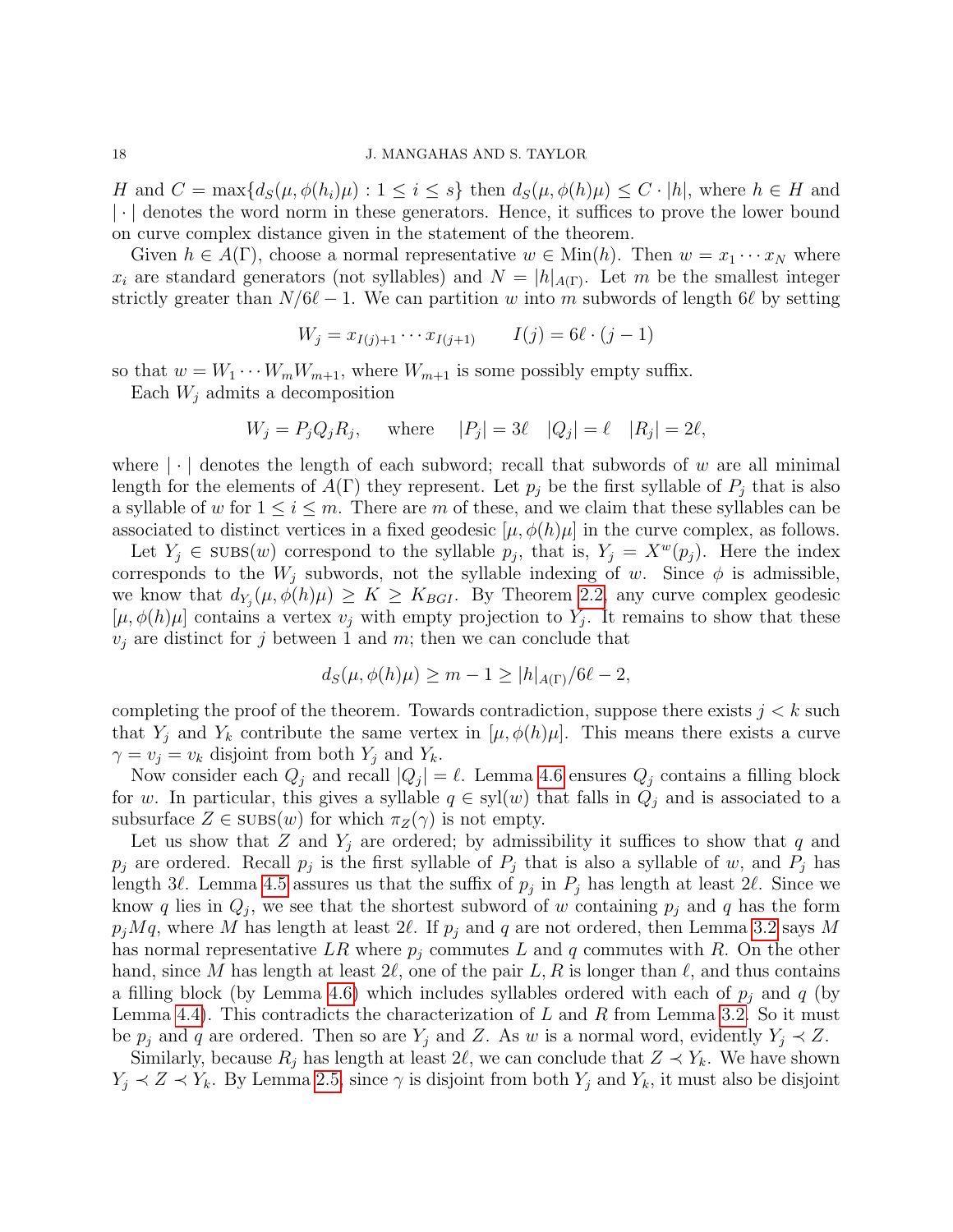from Z. This contradicts our choice of Z such that  $\pi_Z(\gamma)$  is not empty. Hence, no curve is simultaneously disjoint from  $Y_j$  and  $Y_k$  for  $j \neq k$ .

Observe that in the proof of Theorem [5.1](#page-16-0) the lower bound on translation distance is proven using only the fact that, in a normal representative of a word in  $H$ , filling blocks occur with a definite frequency. More precisely, we have shown the following corollary.

<span id="page-18-2"></span>**Corollary 5.2.** For an admissible homomorphism  $\phi : A(\Gamma) \to Mod(S)$ , suppose  $H \leq A(\Gamma)$ satisfies the following: there exists  $\ell \geq 0$  such that, for every  $h \in H$ , any normal form  $w \in \text{Min}(h)$  has the property that every subword of w of length  $\geq \ell$  contains a filling block. Then  $\phi(H) < Mod(S)$  is convex cocompact.

Since pseudo-Anosov mapping classes of  $H$  are necessarily filling, we have the following version of Theorem [5.1.](#page-16-0)

<span id="page-18-0"></span>**Corollary 5.3.** Let  $\phi: A(\Gamma) \to Mod(S)$  be an admissible homomorphism and  $H \leq A(\Gamma)$  is quasi-convex. If  $\phi(H)$  is purely pseudo-Anosov, then it is convex cocompact in  $Mod(S)$ .

Observe that although Corollary [5.3](#page-18-0) is simpler to state, the Theorem [5.1](#page-16-0) provides a means of verifying that a quasiconvex subgroup  $H \leq A(\Gamma)$  is actually purely pseudo-Anosov, assuming that one knows the quasiconvexity constant for H.

## 6. NECESSITY OF QUASICONVEXITY IN  $A(\Gamma)$

Fix an admissible homomorphism  $\phi: A(\Gamma) \to \text{Mod}(S)$ . Having shown that for  $H < A(\Gamma)$ with  $\phi(H)$  purely pseudo-Anosov, quasiconvexity of H in  $A(\Gamma)$  implies convex cocompactness of  $\phi(H)$  in  $Mod(S)$ , it is natural to ask whether quasiconvexity of H is a necessary condition for  $\phi(H)$  to be convex cocompact. To answer this question, we first review some facts about the geometry of Teichmüller space.

Recall that the  $\epsilon$ -thick part of Tecihmüller space is the region determined by

$$
\mathcal{T}_{\geq \epsilon}(S) = \{ X \in \mathcal{T}(S) : \ell_X(\gamma) \geq \epsilon \text{ for all } \gamma \in \mathcal{C}^0(S) \}
$$

and a set in  $\mathcal{T}(S)$  is called  $\epsilon$ -cobounded if it resides in the  $\epsilon$ -thick part. Although Teichmüller space itself is in no ordinary sense negatively curved, a driving principle in the study of the coarse geometry of  $\mathcal{T}(S)$  is that the thick part  $\mathcal{T}_{\geq \epsilon}$  has many hyperbolic-like features. See for example  $KLO7$ . One manifestation of this principle is Minsky's theorem that Teichmüller geodesics which remain in the thick part of Teichm¨uller space are strongly contracting. More precisely,

<span id="page-18-1"></span>**Theorem 6.1** (Theorem 4.2, [\[Min96\]](#page-29-5)). Given K and  $\epsilon$ , there exists a B so that if  $\alpha$  is a K-quasigeodesic path in  $\mathcal{T}(S)$  whose endpoints are connected by an  $\epsilon$ -cobounded Teichmüller geodesic  $\tau$ , then  $\alpha$  is contained in the B-neighborhood of  $\tau$ .

We can now show that quasiconvexity of  $H < A(\Gamma)$  is necessary for  $\phi(H)$  to be convex cocompact in  $Mod(S)$ . The idea is that quasiconvexity in  $\mathcal{T}(S)$  can be pulled back to quasiconvexity in  $A(\Gamma)$ . Recall that admissible homomorphisms induce quasi-isometric orbit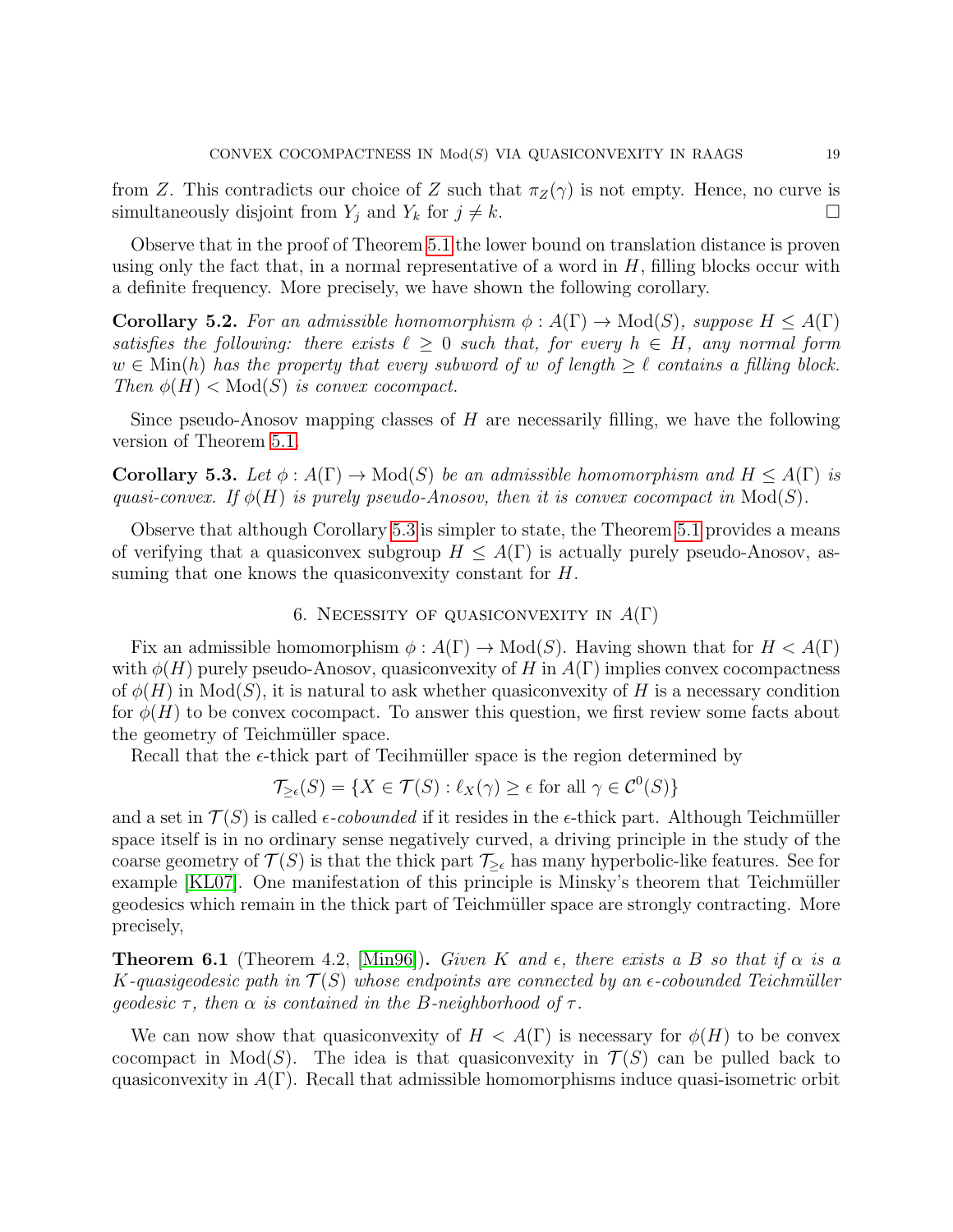maps into  $\mathcal{T}(S)$ . Therefore the next theorem, along with Theorem [1.3,](#page-1-0) completes the proof of Theorem [1.1.](#page-0-0)

**Theorem 6.2.** Consider  $A(\Gamma) < Mod(S)$  so that for  $X \in \mathcal{T}(S)$  the orbit map

$$
\phi: A(\Gamma) \to \mathcal{T}(S)
$$

$$
g \mapsto g \cdot X
$$

is a K-quasi-isometric embedding, where  $\mathcal{T}(S)$  is given the Teichmüller metric. If  $H < A(\Gamma)$ is convex cocompact as a subgroup of  $Mod(S)$ , then H is quasiconvex in  $A(\Gamma)$ .

*Proof.* Fix D, the quasiconvexity constant for  $H \cdot X$  in  $\mathcal{T}(S)$ . Note that  $N_D(H \cdot X)$  is  $\epsilon$ cobounded for some  $\epsilon > 0$ . This follows from the facts that X is  $\epsilon'$ -thick and that, if  $Y \in \mathcal{T}(S)$ with  $d_{\mathcal{T}(S)}(X,Y) \leq D$ , then for any simple closed curve  $\gamma$ ,  $l_Y(\gamma) \geq e^{-2D}l_X(\gamma) \geq e^{-2D}l'_X$ .

Let  $h, h' \in H$  and suppose  $\alpha$  is a geodesic path in  $A(\Gamma)$  from h to h'. Then  $\phi(\alpha)$  is a K-quasigeodesic joining  $h \cdot X$  and  $h' \cdot X$ . Let  $\tau$  be the Teichmuller geodesic between these points. By quasiconvexity,  $\tau \subset N_D(H \cdot X)$  and so  $\tau$  is  $\epsilon$ -cobounded.

By Theorem [6.1,](#page-18-1) there exists a B depending only on  $\epsilon$  and K so that any K-quasigeodesic with endpoints on  $\tau$  is contained in a B-neighborhood of  $\tau$ . Hence,  $\phi(\alpha) \subset N_B(\tau) \subset$  $N_{D+B}(H \cdot X)$ . So if  $p \in \alpha \subset A(\Gamma)$ , then there is an  $h \in H$  with

$$
d_{\mathcal{T}(S)}(\phi(p), h \cdot X) \le D + B
$$

and so

$$
d_{A(\Gamma)}(p,h) \leq K(d_{\mathcal{T}(S)}(\phi(p), h \cdot X)) + K
$$
  
=  $K(D+B) + K$ 

This implies that  $\alpha \subset N_{K(D+B)+K}(H)$ , as required.

 $\Box$ 

## 7. Some examples

<span id="page-19-0"></span>In this section we produce some examples of convex cocompact subgroups of mapping class groups. We encourage the reader to observe the algorithmic nature of these examples, and that in each case quasiconvexity of the subgroup is proven by constructing the compact complex C.

**Example 3.** Take  $\Gamma$  with  $E(\Gamma) = \emptyset$ , so that  $A(\Gamma) = \mathbb{F}(V(\Gamma))$ , the free group on the vertex set of Γ. In this case, any finitely generated  $H \leq A(\Gamma)$  is quasiconvex and C is the Stallings core graph for H, as explained in [\[Sta83\]](#page-29-6). Briefly, one begins with a rose  $R_H$  with rank(H) petals and subdivides and labels each petal with a generator of H written in terms on the standard generators of  $A(\Gamma)$ . This produces a map  $R_H \to S_\Gamma = R_{|V(\Gamma)|}$  and iteratively folding the graph  $R_H$  produces a graph  $G_H$  and an immersion  $G_H \to R_{|V(\Gamma)|}$  with image H at the fundamental group level. This is the desired  $C$ , since graph immersions are local isometries (when each edge is given unit length). Hence, when  $A(\Gamma)$  is free, for any finitely generated  $H < A(\Gamma)$  and any admissible homomorphism  $\phi : A(\Gamma) \to \text{Mod}(S)$ ,  $\phi(H)$  is convex cocompact if and only if  $\phi(H)$  is purely pseudo-Anosov.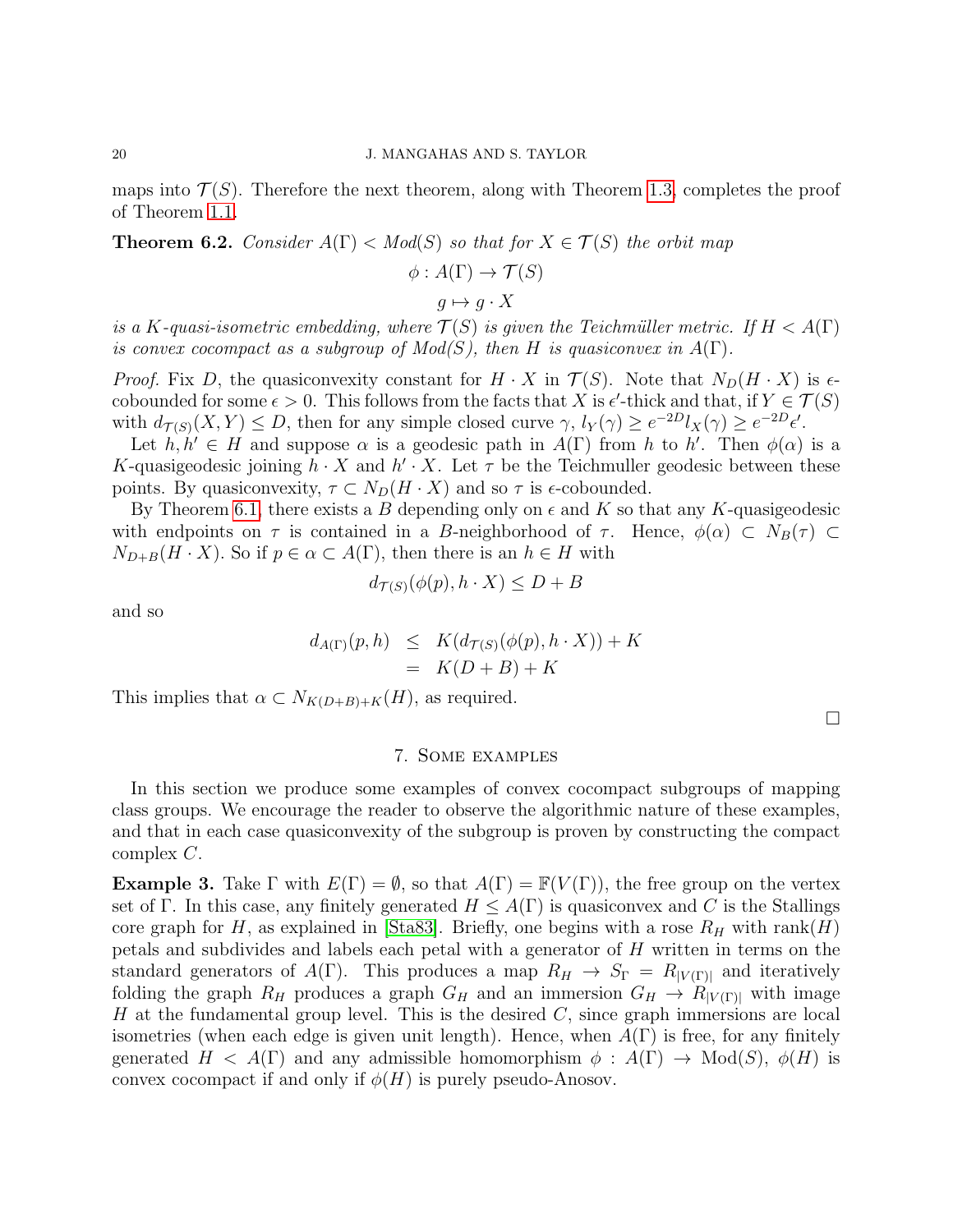**Example 4.** Take  $\Gamma$  as in Figure 1 with any admissible realization of  $A(\Gamma)$  in  $Mod(S)$  fully supported on  $X_a, X_b, X_c$ . Then  $A(\Gamma) = \langle a, b, c | [b, c] = 1 \rangle$  and consider  $H = \langle bca, babc \rangle$ . We construct the complex  $C$  described below. This will be the desired complex once we verify that the induced map  $C \to S_{\Gamma}$  is a local isometry, as in Section [3.2.](#page-9-0)

To construct  $C$ , we begin as in the example above by building an immersion from a based graph into the 1-skeleton of  $S_{\Gamma}$ , see Figure [2.](#page-20-0) In this case, a single fold is required. This map, however, is far from a local isometry into  $S_{\Gamma}$  because of the absence of 2-cells. We add such 2-cells to the graph representing the commuting relations between b and c, first adding the squares between adjacent occurrences of b and c in the graph. The resulting complex admits an obvious cubical map into  $S_{\Gamma}$ . This, however, is not a local isometry as the image of the link at the base point is not a full subcomplex of  $lk(v, S_{\Gamma})$ . To rectify this, attach an additional square representing commuting relations between b and c, giving four 2-cells in total. Call the resulting complex  $C$ . We then verify that the induced map on the link of each vertex satisfies the conditions for  $C \to S_{\Gamma}$  to be a local isometry. Hence, H is a quasiconvex subgroup of  $A(\Gamma)$ . From this, we can readily check that each  $h \in H$  is filling and so by Theorem [1.3,](#page-1-0) H is convex cocompact as a subgroup of the mapping class group.



<span id="page-20-0"></span>FIGURE 2. Constructing  $C$ 

**Example 5.** We augment the example above by adding the element  $b^2c^2a^2$  to the generating set of  $H$ . Note that inspection of the complex  $C$  reveals that this word is not already in the subgroup H. Call the resulting subgroup  $H' = \langle abc, cba, a^2b^2c^2 \rangle$ .

To build C', the complex with a local isometry to  $S_{\Gamma}$  with fundamental group H', we add to the complex C with a relative version of the construction above. This requires attaching a loop labeled  $b^2c^2a^2$  to the base vertex, performing 2 folds, and adding 5 squares. Once this is done, it is again easily seen that  $C'$  has the required properties. Hence,  $H'$  is a convex cocompact subgroup of the mapping class group (through the homomorphism fixed above).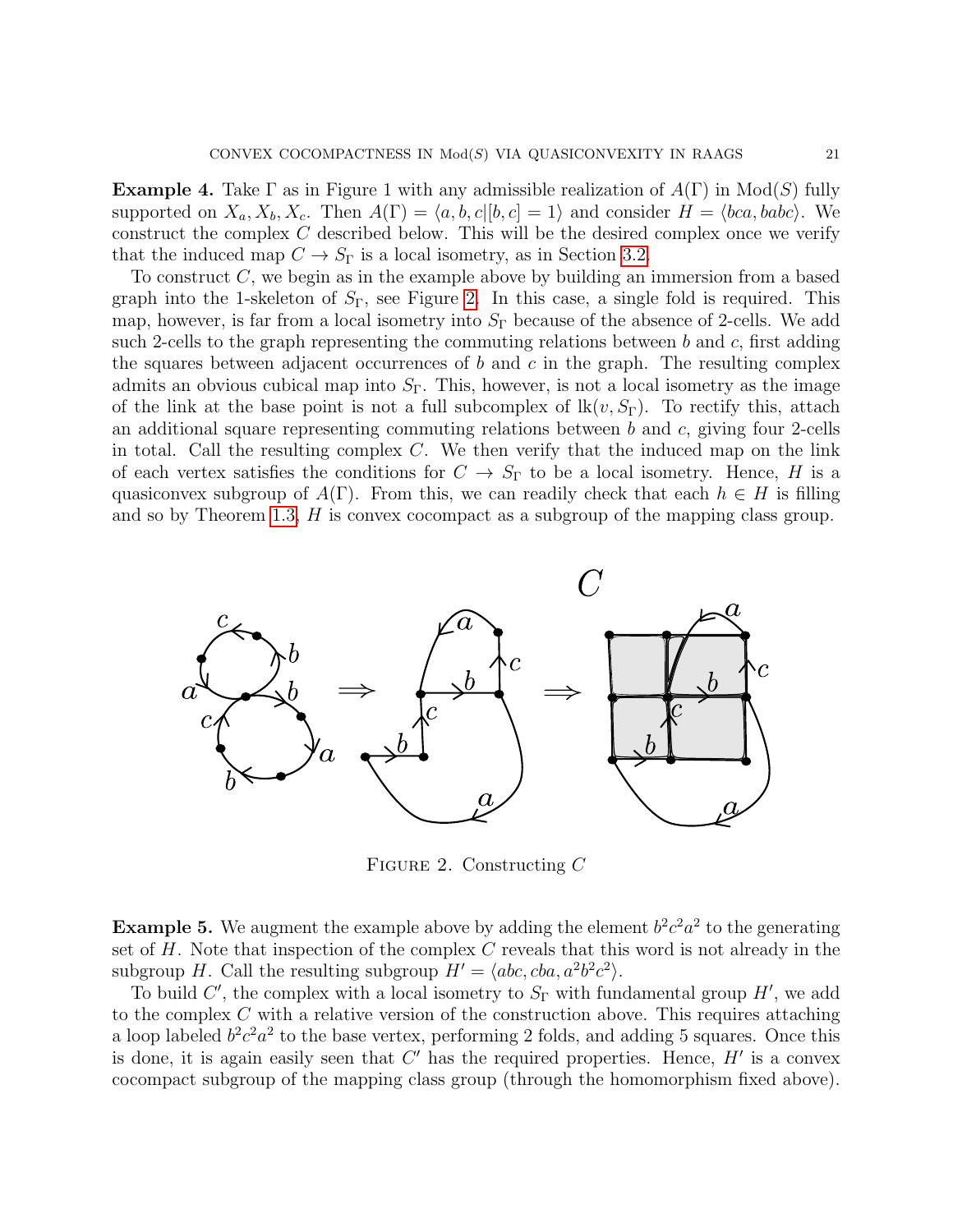In the above examples, we used the existence of the complex  $C$  to verify that our subgroup was quasiconvex with all filling elements. The following example shows how attempting to construct C can also show that a particular group will not be purely pseudo-Anosov.

**Example 6.** As in the previous example, we add to the subgroup  $H$  without changing  $A(\Gamma) \leq Mod(S)$ . Suppose we wish to add the generator  $bca^2$  to obtain the subgroup  $H'' =$  $\langle abc, cab, a^2bc \rangle$ . Attaching the necessary cells to the complex C, we see that some word in H'' is conjugate to a and hence not filling. Adding the word  $b^{-1}ca^2$ , however, will result in a quasiconvex subgroup all of whose elements are filling. Again, this is immediate by building the associated complex.

# 8. SHORT-TRANSLATION CONVEX COCOMPACT SUBGROUPS OF  $Mod(S)$

<span id="page-21-0"></span>As an application of our main theorem, we construct convex cocompact subgroups of mapping class groups  $Mod(S_q)$  whose orbit maps into the curve complex have Lipschitz constant on the order of  $1/g$ , where g denotes the genus of the surface. This is in contrast to other examples of convex cocompact subgroups occurring in the literature, where one does not have such control over the group constructed. This is clear in the first two constructions of convex cocompact subgroups of mapping class groups that are discussed in the introduction. It is also the case that, in the mapping class group of a once-punctured surface, a pseudo-Anosov in the image of the point-pushing map (the map  $\pi_1(S_q) \to \text{Mod}(S_q)$  discussed in Section [1\)](#page-0-1) has minimum possible translation length equal to 1, independent of genus [\[Zha13\]](#page-29-7).



<span id="page-21-1"></span>FIGURE 3.  $S_q$  with subsurfaces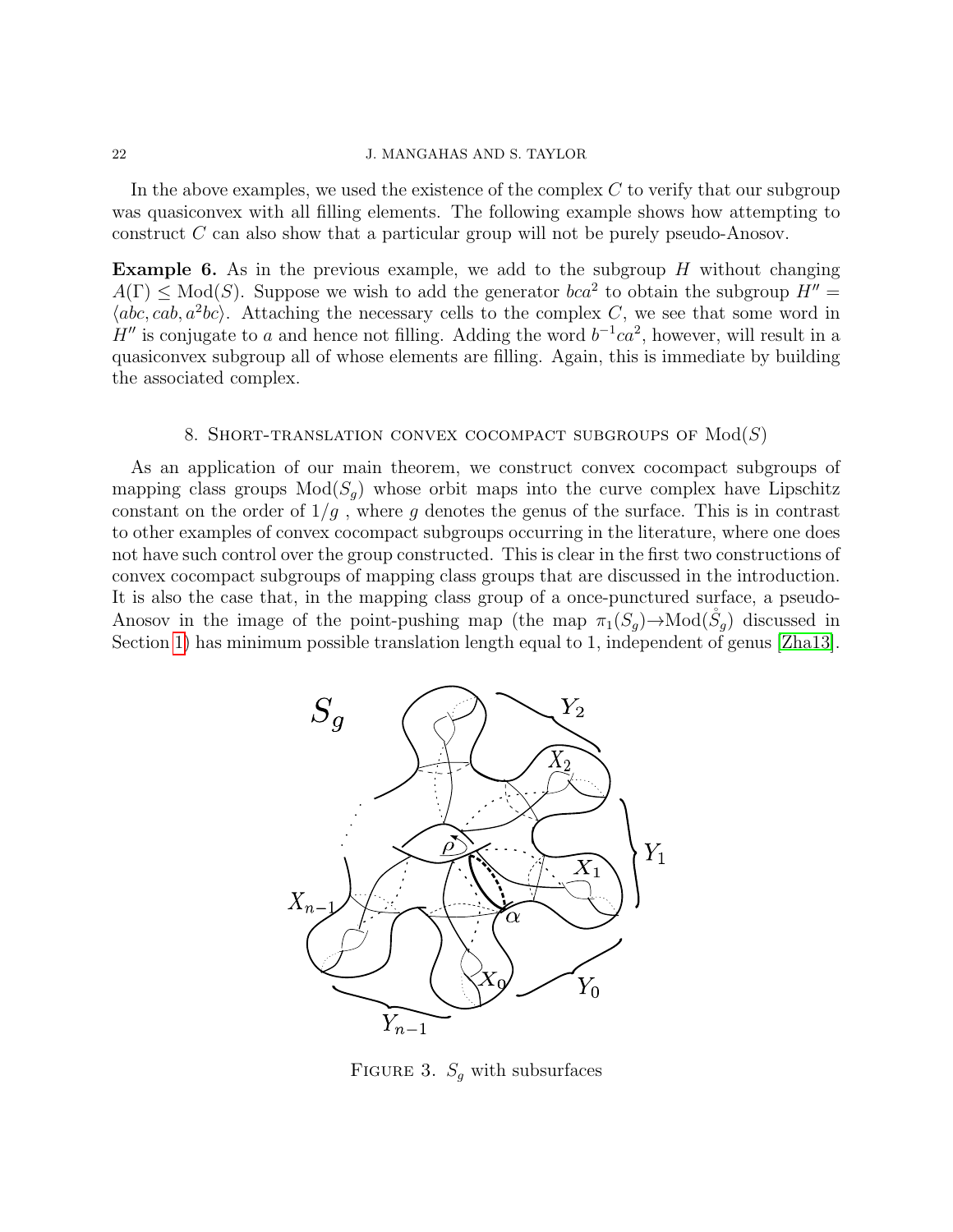Fix  $n \geq 2$  and let  $S_q$  be a surface of genus  $q = n + 1$ . Referring to Figure [3,](#page-21-1) let  $f_0$  be a mapping class fully supported on  $X_0$ , let  $g_0$  be fully supported on  $Y_0$ , and let  $\rho$  be the order-n counterclockwise rotation shown (see Section [2.3](#page-5-0) for the definition of fully supported). Here  $X_0$  is a once-punctured torus and  $Y_0$  is a four-times punctured sphere. We will require these maps to be pseudo-Anosov with sufficiently large translation length in the curve complex. Define

$$
f_i = \rho^i f_0 \rho^{-i} \qquad \text{and} \qquad g_i = \rho^i g_0 \rho^{-i}.
$$

By construction,  $f_i$  is fully supported on  $X_i$  and  $g_i$  on  $Y_i$ , where  $X_i = \rho^i X_0$  and  $Y_i = \rho^i Y_0$ . Note that we have only defined finitely many distinct maps, and may consider the index i as an integer mod n.

Observe by disjointness of the subsurfaces involved, we have the following:

- $f_i$  commutes with  $f_j$  for all  $1 \leq i, j \leq n$ ,
- $g_i$  commutes with  $g_j$  for all  $1 \leq i, j \leq n$ , and
- $f_i$  commutes with  $g_j$  for  $j \neq i 1, i$ .

Hence, if  $\Gamma$  is the coincidence graph for these subsurfaces,  $\Gamma^c$  is a cycle of length  $2n$ , alternating  $f_i$  and  $g_i$  in cyclic order. If the initial  $f_0, g_0$  are chosen with large enough translation length in the curve complexes of  $X_0$  and  $Y_0$  respectively, where "large enough" is independent of  $n$ , then by Theorem [4.1](#page-13-0) we have an admissible embedding

$$
A(\Gamma) \to \text{Mod}(S),
$$

and so we identify  $A(\Gamma)$  with its image under this homomorphism.

We now demonstrate a few calculations. Set  $\phi = \rho g_0 f_0$  and  $\psi = \phi^n$ , so

$$
\psi = \phi^n = \rho g_0 f_0 \rho g_0 f_0 \dots \rho g_0 f_0 \n= \rho g_0 f_0 \rho^{-1} \rho^2 g_0 f_0 \rho^{-2} \dots \rho^n g_0 f_0 \n= g_1 f_1 g_2 f_2 \dots g_n f_n \n= (g_1 g_2 \dots g_{n-1})(f_1 g_n)(f_2 f_3 \dots f_n).
$$

Let  $w_i = (\rho g_0^i f_0^i)^n$ , so that  $w_1 = \psi$  and  $w_i$  replaces each  $g_j$  and  $f_j$  in  $\psi$  with its *i*th power:

$$
w_i = (g_1^i g_2^i \dots g_{n-1}^i)(f_1^i g_n^i)(f_2^i f_3^i \dots f_n^i)
$$

Let  $\alpha$  be the separating curve in  $Y_0$  disjoint from both  $X_0$  and  $X_1$ , as shown in Figure [3.](#page-21-1)

We can now prove the following theorem, which gives examples of convex cocompact subgroups of the mapping class group whose generators have small translation length in the curve complex.

**Theorem 8.1.** Let S be as above with genus  $g = n+1$  for  $n \geq 2$ , and let  $H = \langle w_1, \ldots w_N \rangle$  $A(\Gamma) < Mod(S_q)$  as above, for any  $N \geq 1$ . Then H is a convex cocompact subgroup of  $Mod(S)$  and with  $\alpha$  as above,

$$
d_{\mathcal{C}(S)}(\alpha, w_i^p \alpha) \le 2,
$$
  
for all  $i = 1, ..., N$  and  $p \le \frac{n}{2}$ . In particular,  $\ell_S(w_i) \le \frac{4}{g-1}$ .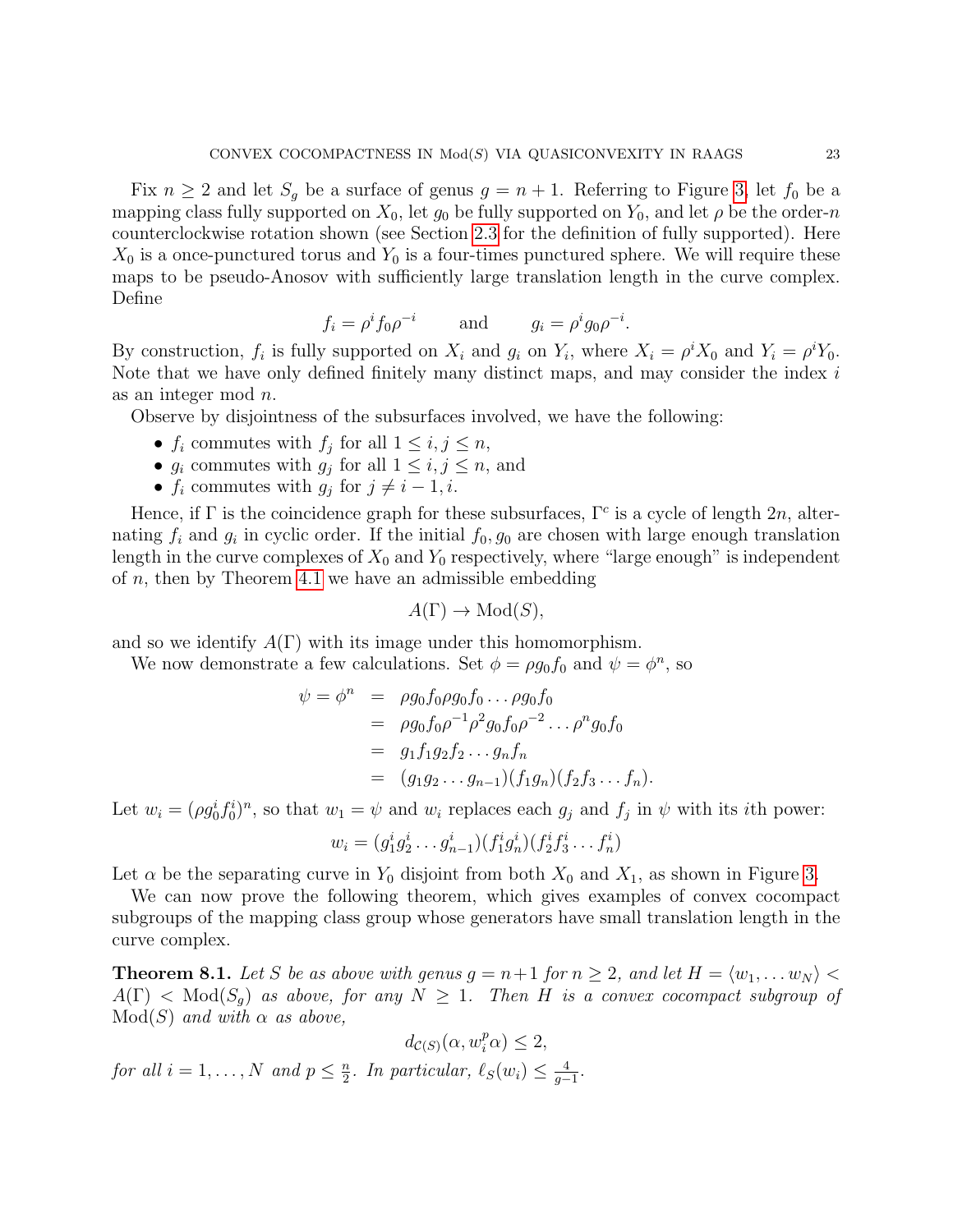Proof. The statement about translation length follows from Theorem [8.5](#page-25-0) below.

Proving convex cocompactness of H require additional notation as well as a few lemmas. Set for  $1 \leq i \leq N$ 

$$
B_i = g_1^i \dots g_{n-1}^i,
$$
  
\n
$$
M_i = f_1^i g_n^i,
$$
  
\n
$$
E_i = f_2^i \dots f_n^i.
$$

Observe that  $B_i^{-1} = B_{-i}, E_i^{-1} = E_{-i}$ , but  $M_i^{-1} \neq M_{-i}$ . In what follows we do not allow negative indices for the  $M_i$ . Symbols without subscripts will be used when the subscript is not important (e.g.  $B = B^{-1}$  but  $M \neq M^{-1}$ ). In any case, the occurrence of such a symbol will aways denote a non-zero subscript (and power). The first lemma gives a procedure for assembling a *particular* normal form for any  $h \in H$ .

Lemma 8.2. With notation as above, we have the following facts:

- (1)  $w_i = B_i M_i E_i$
- (2)  $w_i w_j^{-1} = B_i M_i E_{i-j} M_j^{-1} B_j^{-1}$ j  $w_i^{-1}w_j = E_i^{-1}M_i^{-1}B_{j-i}M_jE_j$
- (3)  $B_i M_j^{\pm 1} E_k$  and its inverse are filling words where  $j \geq 1$ .
- (4) Suppose that h is a word of  $A(\Gamma)$  that is a concatenation of Bs, Ms, and Es so that adjacent pairs appear as BM, ME, EB or their inverses  $(M^{-1}B, EM^{-1}, or BE)$ . Then h is in normal form with respect to the standard generators  $f_1, \ldots, f_n, g_1, \ldots, g_n$ of  $A(\Gamma)$ .

Proof. Fact 1 is immediate from the definitions, as is Fact 2 once it is recalled that all letters used in the spelling of  $B$  (and  $E$ ) pairwise commute. Fact 3 follows since these words have the least number of syllables in their conjugacy classes and the supports of the generators used in their spelling fill S. Fact 4 requires some verification. First observe that any word with at most one occurrence of  $B, M$  and E is in normal form, since in this case every generator occurs in a syllable at most once. Suppose toward contradiction that  $h$  as in Fact 4 is not in normal form. Then there is a syllable that can be shuffled to the right using move (3) and combined with another syllable elsewhere in the word. This syllable must commute with every letter in between. By Fact 3 and the fact that each generator occurs only within a  $B, M$  or E such shuffling can only occur between consecutive occurrence of the same symbol  $B, M$  or  $E$ ; otherwise it would have to commute with a filling word, an impossibility. Hence, the remaining cases are when the syllables that are to be combined occur between consecutive  $B, M$  or E expressions. For the B case, such a syllable is a power of  $g_j$  and must be commuted passed an entire expression  $E$  to combine with another power of  $g_j$ . This, however, is a contradiction since  $g_j$  fails to commute with both  $f_j$  and  $f_{j+1}$ , one of which occurs in  $E$ . The case where the syllable to be combined is contained in  $E$ is similar. The final case is when the syllable is contained in M or  $M^{-1}$  and is therefore either a power of  $f_1$  or  $g_n$ . However, in  $M$ ,  $f_1$  cannot be commuted past  $g_n$ , and  $g_n$  cannot be commuted past  $f_n$  which occurs in the expression E. In either case, neither syllable can be shuffled right to combine with another syllable. In  $M^{-1}$ ,  $g_n^{-1}$  cannot commute past  $f_1^{-1}$ ,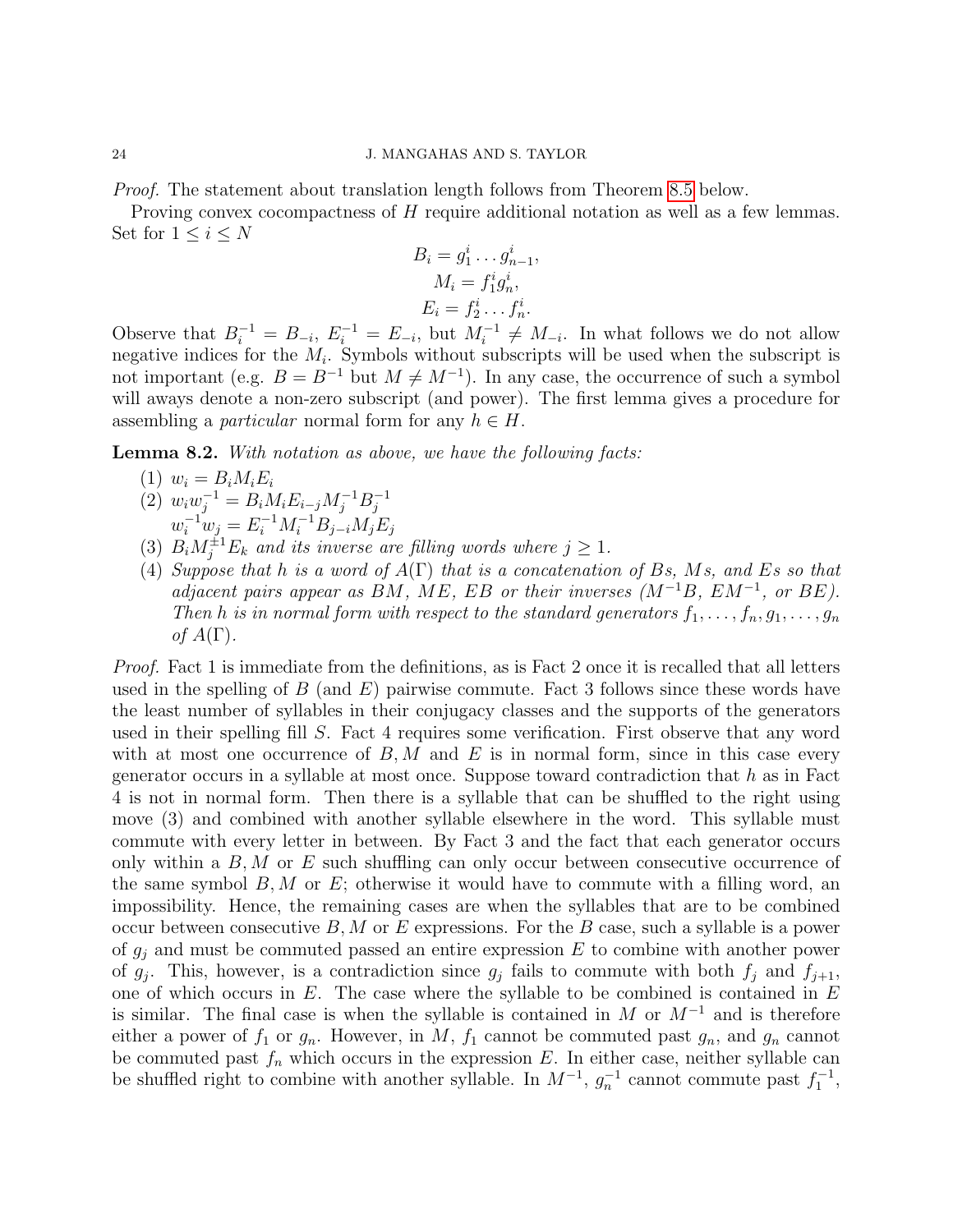and  $f_1^{-1}$  cannot commute past  $g_1$  which occurs in the expression B, so we have a similar contradiction. This completes the proof that no syllable of  $h$  can be combined with another syllable and shows that h is in normal form.

By Corollary [5.2,](#page-18-2) to prove that H is a convex cocompact subgroup of  $Mod(S_q)$  it suffices to show that there is an  $\ell \geq 0$  so that for  $h \in H$ , any  $w \in \text{Min}(h)$  has the property that any subword of w of  $A(\Gamma)$ -length greater than  $\ell$  contains a filling block.

First suppose that  $h \in H$  is written in terms of the generators  $w_1, \ldots, w_N$  with no consecutive occurrences of a generator and its inverse (i.e.  $h$  is written as a reduced word in the free group generated by the symbols  $w_1, \ldots, w_N$ . Now use Facts 1 and 2 above to transform h into it its  $BME$  spelling. We note that since h is reduced in the free group generated by the  $w_i$ , within the  $BME$  spelling no subscript is zero (see Fact 2) and so expressions E and B are always separated by a M or  $M^{-1}$ . To verify that this rewriting of h is in normal form, we use Fact 4 above. This is immediate from Fact 2 and the fact that no zero subscript occurs in the rewriting. Denote the normal form representative of  $h$  so obtained by  $w^*$  and refer to it as the BME normal form. The next lemma shows that this normal form has the desired property.

<span id="page-24-0"></span>**Lemma 8.3.** For any  $h \in H$ , its BME normal form  $w^*$  has the property that every subword of w<sup>\*</sup> with  $A(\Gamma)$ -length at least  $b = 3Nn + 4N$  has a filling block.

*Proof.* Assume that r is a subword of  $w^*$  of  $A(\Gamma)$ -length at least  $3Nn + 4N$ . In this spelling, no more than the first  $Nn$  letters occur in r before the first full occurrence of  $B, M$  or E. Whichever symbol occurs first, we see that there is a terminal subword of  $r$  of length at least  $2Nn + 4N$  that begins with either B, M or E. Checking the possible cases, we see that within r we have a subword  $w'$  which is a consecutive occurrence of  $BME$  up to cyclic permutations and inverses. By Fact 3 of the previous lemma,  $w'$  is a filling block. Thus, r contains a filling block as required.

Our final lemma needed for the proof gives a strong ordering property for the BME normal forms. Note that our choice of  $A(\Gamma) \leq Mod(S_q)$  is such that the support of every generator is required to fill the surface  $S_g$ .

<span id="page-24-1"></span>**Lemma 8.4.** There is an  $L \geq 0$  so that if  $h \in H$  has BME normal form  $w^*$  and s is a syllable of  $w^*$ , then any syllable separated from s in  $w^*$  by L or more syllables is ordered with s. Hence, no more than 2L syllables in h are unordered with  $s \in syl(h)$  in any normal form for h.

Proof. Let  $\Gamma^c$  denote the complement graph of  $\Gamma$ . As previously observed,  $\Gamma^c$  is connected; let d denote its diameter. Take  $L = d \cdot b$ .

Now let t be a syllable of  $w^*$  so that at least L syllables occur between s and t in  $w^*$ . Let v and u be standard generators of  $A(\Gamma)$  so that s is a power of v and t is a power of u. Then, for some  $k \leq d$ , there is a path  $v = v_0, v_1, \ldots, v_k = u$  in  $\Gamma^c$ ; by construction,  $v_i$  and  $v_{i+1}$  do not commute. Since  $k \cdot b \leq d \cdot b$ , we may select  $w_1, w_2, \ldots, w_{k-1}$  a sequence of disjoint filling blocks between s and t occurring in the order as read from s to t. Being filling blocks, each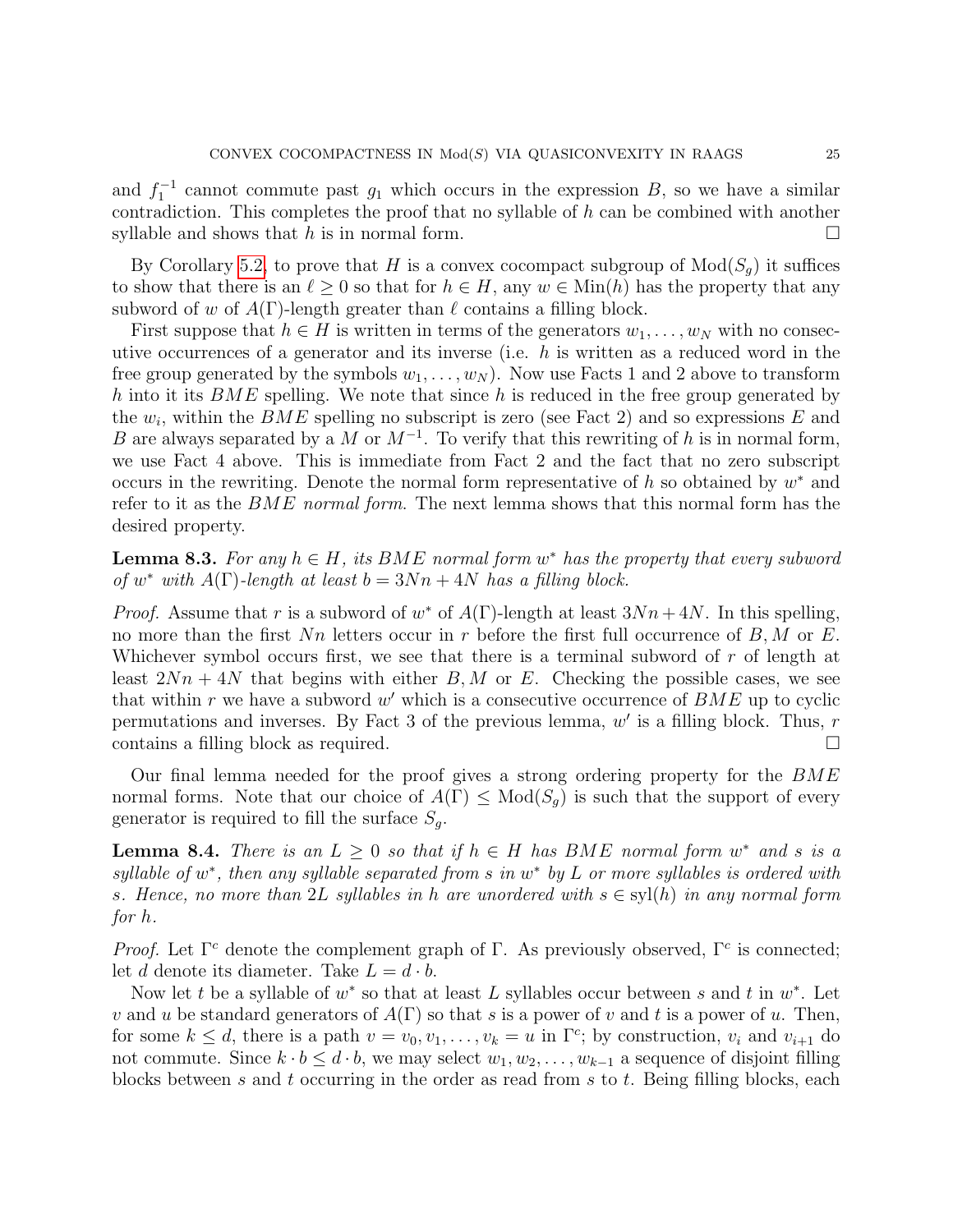$w_i$  must include every generator, so for  $1 \leq i \leq k$  we choose  $s_i$  to be a syllable in  $w_i$  that is a power of  $v_i$ . Then by construction

$$
s \prec s_1 \prec \ldots \prec s_{k-1} \prec t.
$$

Hence, by transitivity  $s \prec t$ . For the conclusion on the lemma, recall that the number of syllables unordered with a given s in  $\mathrm{syl}(h)$  is independent of choice of normal form.

We can now conclude the proof of the theorem. Set  $\ell' = b + 4LN + 1$  and let w be any normal form for  $h \in H$ . Towards contradiction, suppose that there is a subword r of w of length at least  $\ell'$  that does not contain an occurrence of some generator, call this generator v. Enlarge this subword, continuing to denote it  $r$ , so that either the first or last syllable of r is a power of v and the other terminal syllable is either a terminal syllable of w or another syllable that is a power of  $v$ . This is possible since  $w$  itself is filling and so must contain at least one occurrence of a power of v.

Let  $w^*$  be the  $BME$  normal form for h; note that, by Lemma [8.3,](#page-24-0) there is no subword of  $w^*$  longer than b that fails to contain each generator of  $A(\Gamma)$ . Since  $w, w^* \in \text{Min}(h)$ , these words are related by a repeated application of the type (3) moves described in Section [3.1.](#page-7-1) There are two cases, depending on whether  $r$  contains one or two occurrences of  $v$ . If the first and last syllables of r are powers of v then denote these by  $s_1$  and  $s_2$ . Since between these syllables in w there is no occurrence of v, the type  $(3)$  moves from w to  $w^*$  must commute  $\ell' - b$  letters past either  $s_1$  or  $s_2$ . Hence, at least  $(\ell' - b)/2$  letters must be commuted past, say,  $s_1$ . Since no syllable contains more than N letters, at least  $(\ell' - b)/(2N)$  syllables are commuted past  $s_1$  in the process of applying type (3) moves. All of these syllables must be unordered with  $s_1$ . However, by Lemma [8.4](#page-24-1) the number of syllables unordered with  $s_1$  is bounded by 2L. Hence,

$$
\frac{\ell'-b}{2N} \le 2L,
$$

contradicting our choice of  $\ell'$ . The case where r contains only one occurrence of the generator  $v$  and, hence, contains the first or last syllable of  $w$  is similar and left to the reader.

Let  $\ell = \ell' + 2N$ . Given w' a subword of w of length at least  $\ell$ , let r be the subword consisting of the middle  $\ell'$  letters of w'. We have seen that r contains an occurrence of each generator. By Lemma [4.2,](#page-14-0)  $r$  is a filling block for  $w$  unless one or both of its terminal syllables are not complete syllables in w. Appending up to  $N$  letters to the left and the right of  $r$ gives filling block for  $w$  contained in  $w'$ .

Let  $S_g$  be as above with genus  $g = n + 1$  for  $n \ge 2$ , and let  $H = \langle w_1, \dots w_N \rangle \le A(\Gamma) \le$  $Mod(S_q)$  as above, for any  $N \geq 1$ . For any element  $h \in H$ , let  $|h|_H$  denote its word length with respect to the generating set  $\{w_1, \ldots w_N\}$ . Let  $\alpha$  be the curve in Figure [3.](#page-21-1)

<span id="page-25-0"></span>Theorem 8.5. For any  $h \in H$ ,

$$
d_{\mathcal{C}(S)}(\alpha, h\alpha) \le |h|_H \cdot \frac{4}{g-1} + 2
$$

*Proof.* It suffices to prove the following lemma: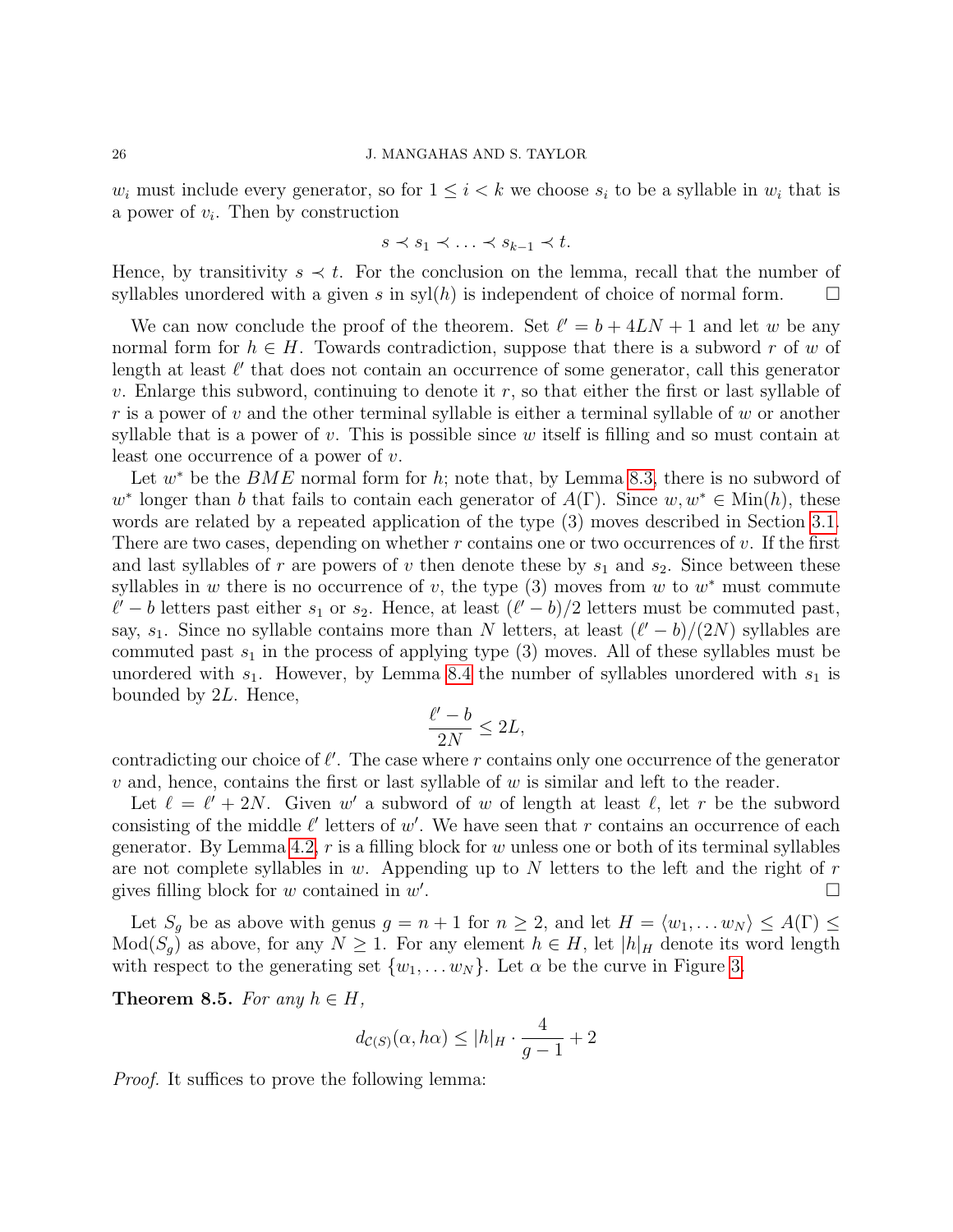<span id="page-26-0"></span>**Lemma 8.6.** If  $|h|_H \leq n/2$  then  $d_{\mathcal{C}(S)}(\alpha, h\alpha) \leq 2$ .

This is because, where m is the largest integer less than  $|h|_H \cdot (2/n) + 1$ , we may write  $h = h_1 \cdots h_m$  for some  $h_i$  such that  $|h_i|_H \leq \frac{n}{2}$  $\frac{n}{2}$ . Using the triangle inequality, we have

$$
d_{\mathcal{C}(S)}(\alpha, h\alpha) \leq d_{\mathcal{C}(S)}(\alpha, h_1\alpha) + d_{\mathcal{C}(S)}(h_1\alpha, h_1h_2\alpha) + \dots + d_{\mathcal{C}(S)}(h_1h_2 \cdots h_{m-1}\alpha, h\alpha)
$$
  
= 
$$
\sum_{i=1}^m d_{\mathcal{C}(S)}(\alpha, h_i\alpha) \leq 2m \leq |h|_H \cdot (4/n) + 2.
$$

To obtain the theorem, recall  $q = n + 1$ .

So we are tasked with proving the lemma above. We rely on an obvious principle: if  $S$  is connected has a proper subsurface S' containing the two curves  $\alpha$  and  $\beta$ , then  $d_{\mathcal{C}(S)}(\alpha,\beta) \leq 2$ , because  $\alpha$  and  $\beta$  are each disjoint from the curves of  $\partial S'$ .

For a list of subsurfaces  $Z_1, \ldots, Z_k$  of S, we will write  $\text{span}\{Z_1, \ldots, Z_k\}$  for the essential subsurface of S of minimal complexity that contains each of  $Z_1, \ldots, Z_k$  (up to isotopy). In other words, span $\{Z_1, \ldots, Z_k\}$  is the subsurface Z of S that contains each subsurface in the collection and has the property that any curve that projects nontrivially to  $Z$  also has nontrivial projection to some  $Z_i$ . If each  $Z_i$  in the collection equals either some  $X_s$  or  $Y_t$ , observe that span $\{Z_1, \ldots, Z_k\}$  is a proper subsurface of S unless all of the subsurfaces  $X_1, \ldots, X_n$  and  $Y_1, \ldots, Y_n$  occur in the collection. Hence, the set of all  $X_s$  and  $Y_t$  fill S, but no proper subset of this collection of subsurfaces fills S.



<span id="page-26-1"></span>FIGURE 4. Three views of  $S_g$ . The supports of B, M, and E are shaded in the top, middle, and bottom copies respectively.

Below, we write w to represent any  $w_i$  and v to represent any  $w_i^{-1}$  $i^{-1}$ . That is, any appearance of w or v satisfies  $w = BME$  or  $v = EM^{-1}B$  for some suitabe B, M, and E. It turns out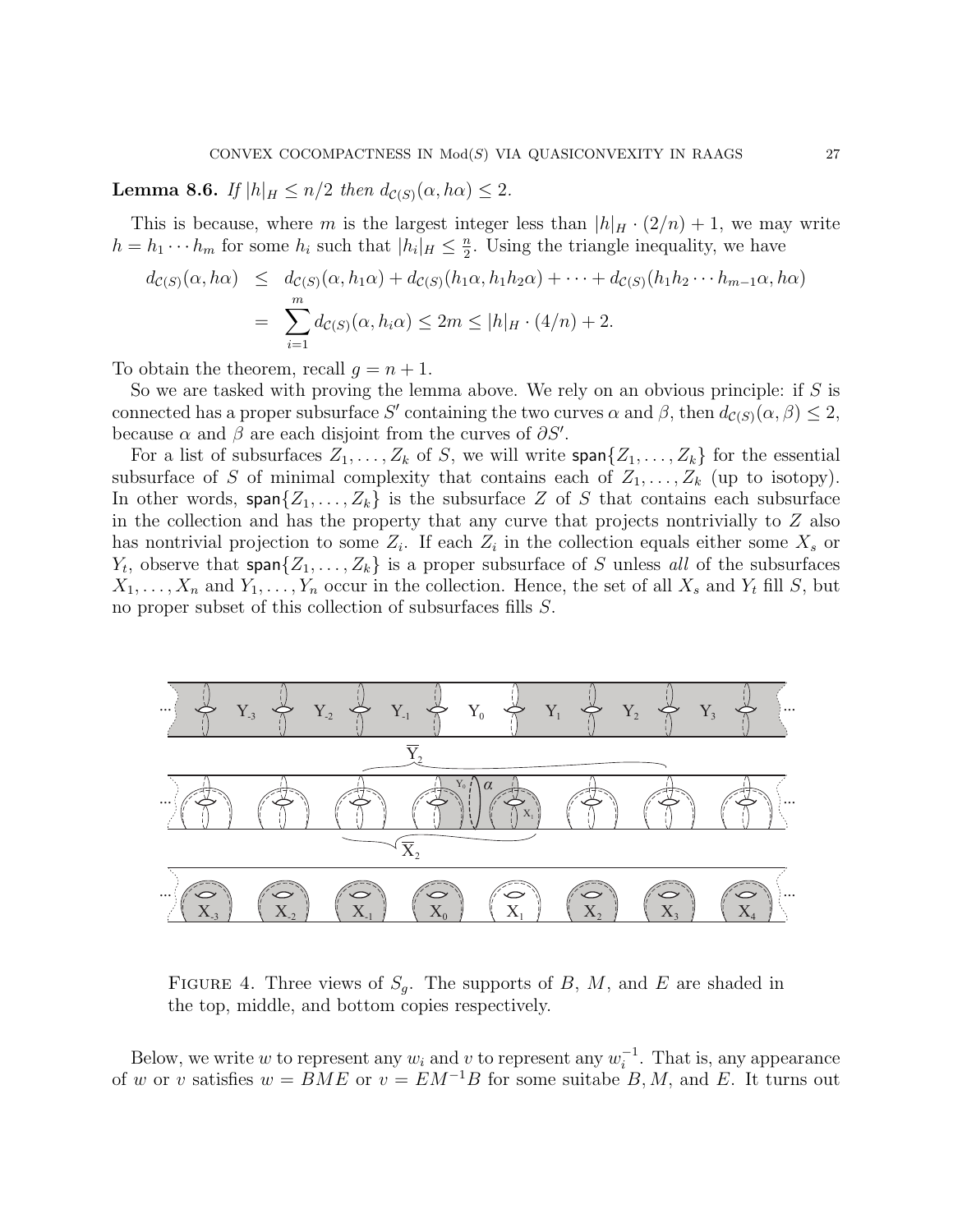H is a free group, although this fact is not necessary in order to obtain upper bounds on displacement. We think of a given h as a product of generators of type w or v. It is tedious but straightforward to verify by inspection the following statements:

- $\alpha, \nu\alpha \subset \text{span}\{X_0, Y_0\}$  which is a proper subsurface of S (written " $\subsetneq S$ ") if  $n \geq 2$
- $\alpha, w\alpha \subset \text{span}\{Y_0, X_1, Y_1\} \subseteq S$  if  $n \geq 2$
- $\alpha, wv\alpha \subset \text{span}\{Y_1, X_0, Y_0, X_1, Y_1\} \subsetneq S$  if  $n \geq 3$
- $\alpha, v w \alpha \subset \text{span}\{X_0, Y_0, X_1, Y_1, X_2\} \subsetneq S$  if  $n \geq 3$
- $\alpha, w^2\alpha \subset \text{span}\{Y_{-1}, X_0, Y_0, X_1, Y_1, X_2, Y_2\} \subsetneq S$  if  $n \geq 4$
- $\alpha, v^2 \alpha \subset \text{span}\{X_{-1}, Y_{-1}, X_0, Y_0, X_1\} \subsetneq S$  if  $n \geq 5$

These statements are sufficient to verify Lemma [8.6](#page-26-0) if  $n \leq 5$ . They also set forth enough initial cases to complete the proof of Lemma [8.6](#page-26-0) via induction.

For  $k \geq 2$ , define the subsurfaces:

$$
\overline{X}_k = \text{span}\{X_i, Y_j : -k < i < k \text{ and } -k < j < k - 1\}
$$
\n
$$
\overline{Y}_k = \text{span}\{Y_i, X_j : -k < i \le k \text{ and } -k + 1 < j \le k\}
$$

Using our comment above about how many subsurfaces  $X_i$  and  $Y_j$  are required to fill S, one can check that, for  $k \leq n/2$ ,  $\overline{X}_k$  and  $\overline{Y}_k$  are proper subsurfaces of S. Thus we are done if we can establish the claim:

(\*) If  $|h| \leq k$  then  $h\alpha$  is contained in either  $\overline{X}_k$  or  $\overline{Y}_k$ .

The claim for  $k = 2$  is an outcome of the definitions and the bulleted statements above. So it remains to assume the truth of  $(\star)$  for  $k \geq 2$ , and prove  $(\star)$  for  $k + 1$ .

Given h such that  $|h| = k + 1$ , either  $h = wh'$  or  $h = vh'$  where  $|h'| = k$  satisfies (\*). We also know  $h'$  $\alpha$  is contained in either  $\overline{X}_k$  or  $\overline{Y}_k$ . We analyze all possibilities below. Recall that  $w = BME$  and  $v = EM^{-1}B$  where B is supported entirely on  $\bigcup Y_i$  and E is supported entirely on  $\cup X_i$ . Since  $k \geq 2$  we are also assured that M is supported within  $\overline{X}_k$  as well as within  $\overline{Y}_k$ . For the next set of statements—apparent by inspection—observe that, depending on the case, applying  $B$  or  $E$  may increase the support required to contain the image curve, while M has no effect. See Figure [4.](#page-26-1)

If  $h' \alpha \subset \overline{X}_k = \text{span}\{X_{-k+1}, Y_{-k+1}, \cdots, Y_{k-2}, X_{k-1}\},$ 

$$
Bh'\alpha \t Span{Y_{-k}, X_{-k+1}, Y_{-k+1}, \cdots, Y_{k-2}, X_{k-1}, Y_{k-1}\}
$$
  
\n
$$
M^{-1}Bh'\alpha \t Span{Y_{-k}, X_{-k+1}, Y_{-k+1}, \cdots, Y_{k-2}, X_{k-1}, Y_{k-1}\}
$$
  
\n
$$
vh' = EM^{-1}Bh'\alpha \t Span{X_{-k}, Y_{-k}, X_{-k+1}, Y_{-k+1}, \cdots, Y_{k-2}, X_{k-1}, Y_{k-1}, X_k} = \overline{X}_{k+1}
$$
  
\n
$$
Eh'\alpha \t \overline{X}_k
$$
  
\n
$$
MEh'\alpha \t Span{Y_{-k}, X_{-k+1}, Y_{-k+1}, \cdots, Y_{k-2}, X_{k-1}, Y_{k-1}} \t \overline{X}_{k+1}.
$$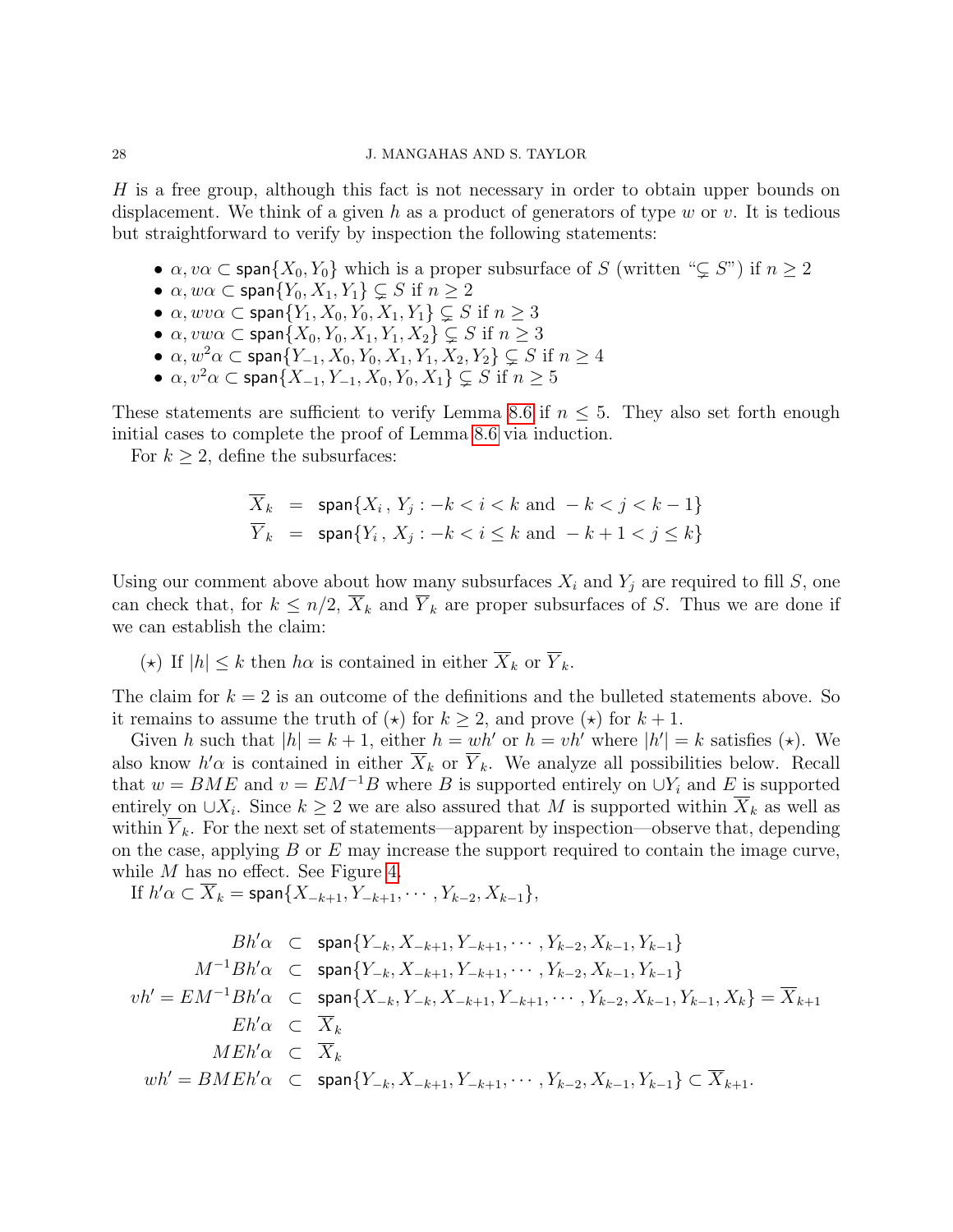If 
$$
h'\alpha \subset \overline{Y}_k = \text{span}\{Y_{-k+1}, X_{-k+2}, \dots, X_k, Y_k\},
$$
  
\n $Eh'\alpha \subset \text{span}\{X_{-k+1}, Y_{-k+1}, X_{-k+2}, \dots, X_k, Y_k, X_{k+1}\}$   
\n $MEh'\alpha \subset \text{span}\{X_{-k+1}, Y_{-k+1}, X_{-k+2}, \dots, X_k, Y_k, X_{k+1}\}$   
\n $wh' = BMEh'\alpha \subset \text{span}\{Y_{-k}, X_{-k+1}, Y_{-k+1}, X_{-k+2}, \dots, X_k, Y_k, X_{k+1}, Y_{k+1}\} = \overline{Y}_{k+1}$   
\n $Bh'\alpha \subset \overline{Y}_k$   
\n $M^{-1}Bh'\alpha \subset \overline{Y}_k$   
\n $vh' = EM^{-1}Bh'\alpha \subset \text{span}\{X_{-k+1}, Y_{-k+1}, X_{-k+2}, \dots, X_k, Y_k, X_{k+1}\} \subset \overline{Y}_{k+1}.$ 

 $\Box$ 

#### **REFERENCES**

- <span id="page-28-12"></span>[BH09] M.R. Bridson and A. Haefliger, *Metric spaces of non-positive curvature*, vol. 319, Springer, 2009.
- <span id="page-28-10"></span>[BKMM12] Jason Behrstock, Bruce Kleiner, Yair Minsky, and Lee Mosher, Geometry and rigidity of mapping class groups, Geometry & Topology  $16$  (2012), 781–888.
- <span id="page-28-15"></span>[Cha07] R. Charney, An introduction to right-angled artin groups, Geometriae Dedicata 125 (2007), no. 1, 141–158.
- <span id="page-28-3"></span>[CLM12] Matt T. Clay, Christopher J. Leininger, and Johanna Mangahas, The geometry of right-angled Artin subgroups of mapping class groups, Groups Geom. Dyn. 6 (2012), no. 2, 249–278.
- <span id="page-28-6"></span>[DKRL12] S. Dowdall, IV Kent, P. Richard, and C.J. Leininger, Pseudo-anosov subgroups of fibered 3 manifold groups, arXiv preprint arXiv:1208.2495 (2012).
- <span id="page-28-9"></span>[FLP79] A. Fathi, F. Laudenbach, and V. Poenaru, Travaux de Thurston sur les surfaces, Astérisque, vol. 66, Société Mathématique de France, Paris, 1979, Séminaire Orsay, With an English summary.
- <span id="page-28-0"></span>[FM02] Benson Farb and Lee Mosher, Convex cocompact subgroups of mapping class groups, Geom. Topol. 6 (2002), 91–152 (electronic).
- <span id="page-28-8"></span>[FM12] Benson Farb and Dan Margalit, A primer on mapping class groups, Princeton Mathematical Series, vol. 49, Princeton University Press, Princeton, NJ, 2012.
- <span id="page-28-7"></span>[GT11] Vaibhav Gadre and Chia-Yen Tsai, Minimal pseudo-Anosov translation lengths on the complex of curves, Geom. Topol. 15 (2011), no. 3, 1297–1312.
- <span id="page-28-14"></span>[Hag08] F. Haglund, Finite index subgroups of graph products, Geometriae Dedicata 135 (2008), no. 1, 167–209.
- <span id="page-28-1"></span>[Ham05] Ursula Hamenstädt, *Word hyperbolic extensions of surface groups*, preprint (2005), arXiv:0807.4891v2.
- <span id="page-28-11"></span>[HM95] S. Hermiller and J. Meier, Algorithms and geometry for graph products of groups, Journal of Algebra 171 (1995), no. 1, 230–257.
- <span id="page-28-13"></span>[HW08] F. Haglund and D.T. Wise, Special cube complexes, Geometric and Functional Analysis 17 (2008), no. 5, 1551–1620.
- <span id="page-28-4"></span>[KL07] Richard P. Kent, IV and Christopher J. Leininger, Subgroups of mapping class groups from the geometrical viewpoint, In the tradition of Ahlfors-Bers. IV, Contemp. Math., vol. 432, Amer. Math. Soc., Providence, RI, 2007, pp. 119–141.
- <span id="page-28-2"></span>[KL08] , Shadows of mapping class groups: capturing convex cocompactness, Geom. Funct. Anal. 18 (2008), no. 4, 1270–1325.
- <span id="page-28-5"></span>[KLS09] R.P. Kent, C.J. Leininger, and S. Schleimer, *Trees and mapping class groups*, Journal für die reine und angewandte Mathematik (Crelles Journal) 2009 (2009), no. 637, 1–21.